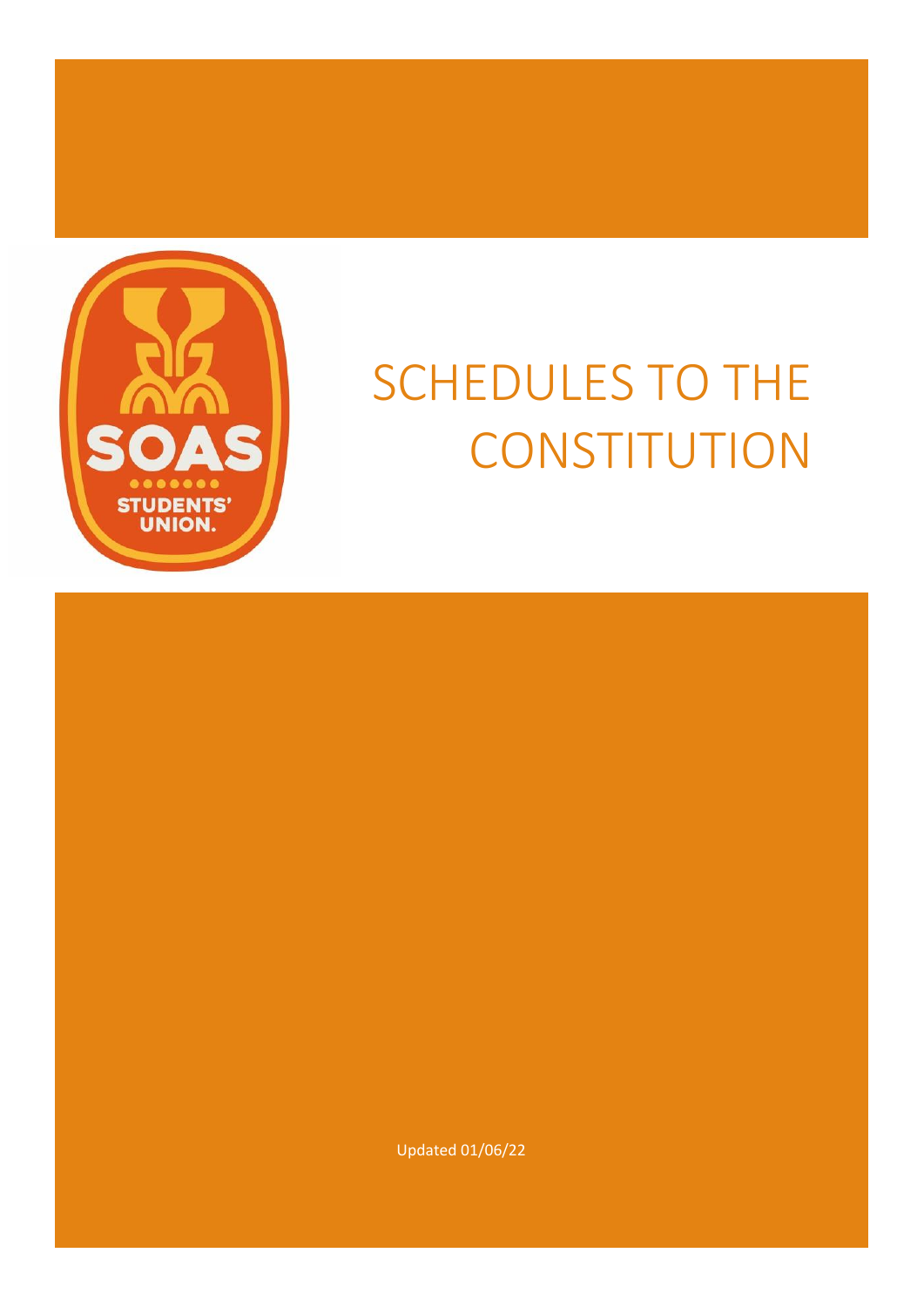

| 1.  |  |
|-----|--|
|     |  |
|     |  |
|     |  |
| 2.  |  |
|     |  |
|     |  |
|     |  |
|     |  |
|     |  |
|     |  |
|     |  |
|     |  |
| 3.  |  |
|     |  |
|     |  |
| 4.  |  |
|     |  |
| 5.  |  |
| 6.  |  |
| 7.  |  |
|     |  |
|     |  |
| 8.  |  |
|     |  |
|     |  |
|     |  |
|     |  |
|     |  |
|     |  |
|     |  |
|     |  |
| 9.  |  |
| 10. |  |
| 11. |  |
| 12. |  |
| 13. |  |
| 14. |  |
|     |  |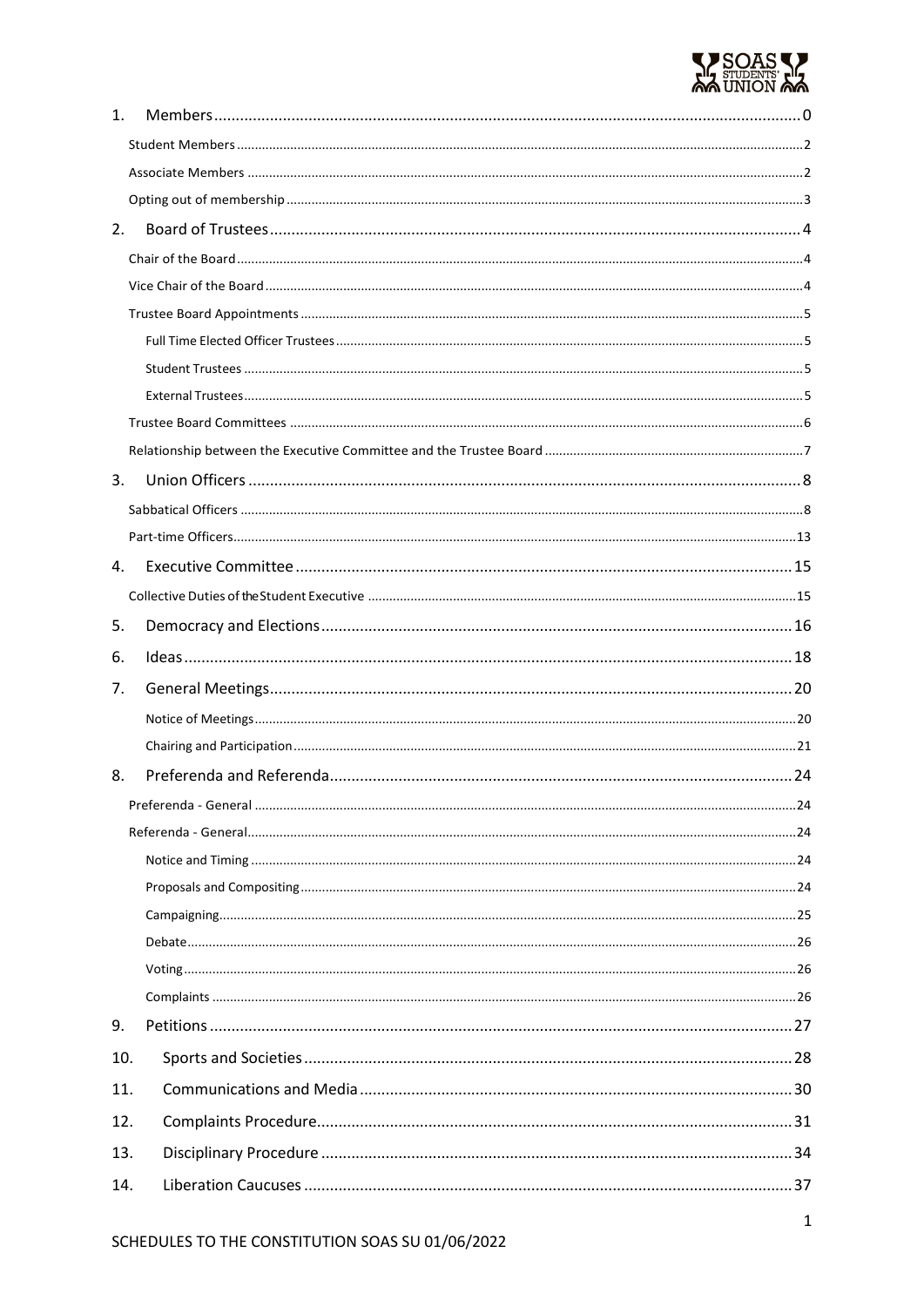# **1.** Members



*This Schedule describes the various Memberships and their entitlements with the Union.*

## <span id="page-2-0"></span>Student Members

1.1. Student Members are defined within the Constitution 8.3 as;

*"*Each and every Student enrolled on a course of study at SOAS lasting for at least one academic year, who has not opted out by notifying the Union of their wish not to be a Member of the Union."

- 1.2. Student Members' Entitlements;
	- 1.2.1.Subject to the provisions of the Student Members' Meeting Schedule, attend, vote, speak, propose and amend motions at Student Members' Meetings
	- 1.2.2.Vote in any Union Election or referenda, except in the elections where there are eligibility criteria for candidates agreed and laid out within the **Democracy and Elections** Schedule.
	- 1.2.3.Be a candidate in union elections except where there are eligibility criteria for candidates agreed and laid out within the **Democracy and Elections** Schedule.
	- 1.2.4.Apply to join all clubs and societies registered with SOAS SU and participate in activities organised by the Union
	- 1.2.5.Make complaints through the Union's complaints procedure
	- 1.2.6.On request, receive information regarding the Constitution and Schedules of the Union,opting out, membership, budgets and financial reports, complaints, their rights or any other matter concerning SOAS Students' Union.

## <span id="page-2-1"></span>Associate Members

- 1.3. The Charity Trustees may elect to and remove from associate membership of the Union such persons as they consider fit. The Charity Trustees will determine the form of application for associate membership, and associate membership will be subject to such rights and obligations as the Charity Trustees consider appropriate.
- 1.4. Associate members shall not be Student Members or CIO Members for the purposes of this Constitution and are not entitled to vote on any matter.
- 1.5. Associate Members' Entitlements
	- 1.5.1.Associate Members are entitled to make use of the services of the Union.
	- 1.5.2.Associate Members are not entitled to participate in the Union's democratic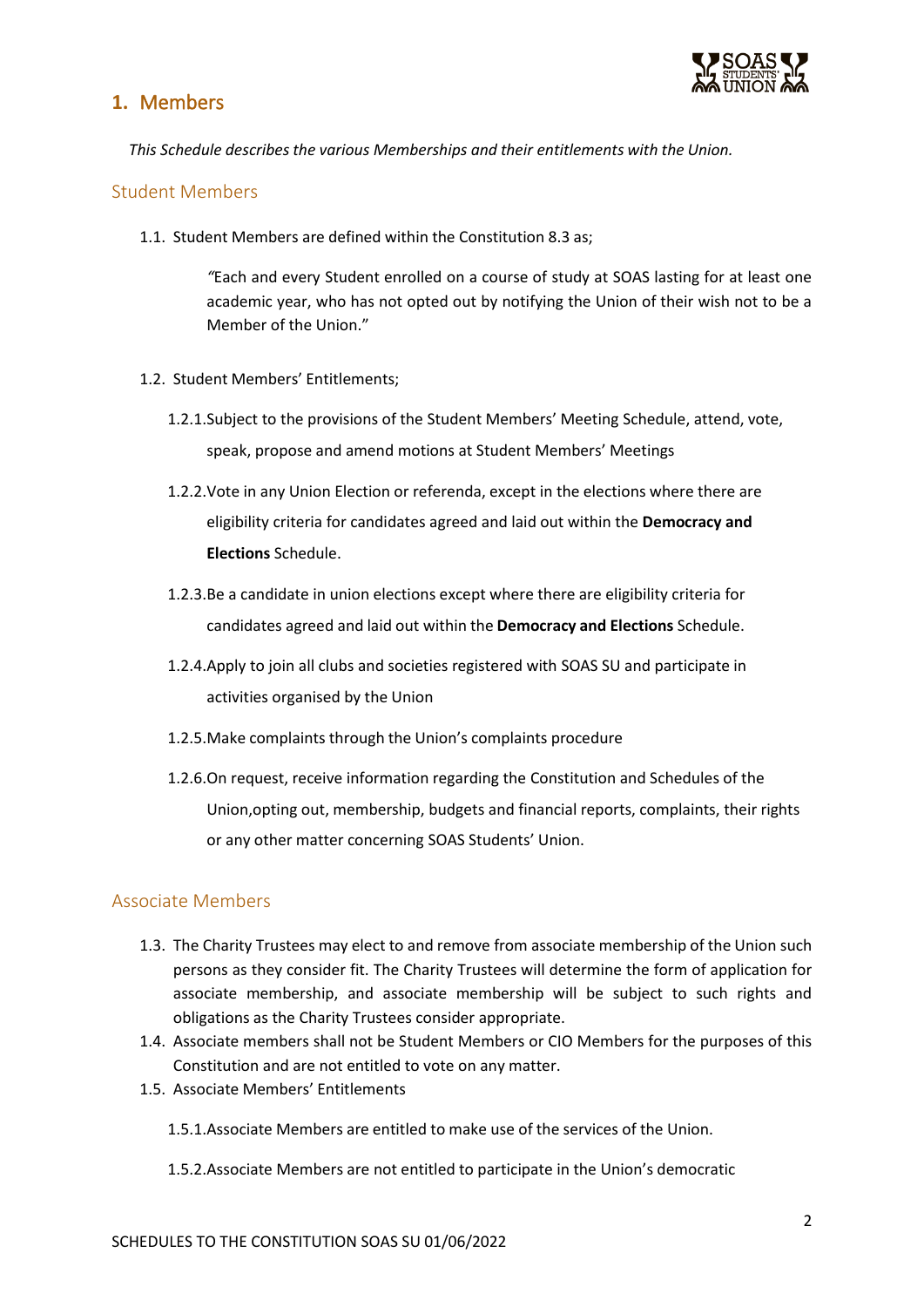

activities, such as standing or voting in an election, referenda or members meetings.

## <span id="page-3-0"></span>Opting out of membership

- 1.6. The Education Act 1994, Part 2, section  $22(c)(i)$  specifies that students have the right to opt out of student membership by giving written notice to the Union
- 1.7. To opt out of membership, a student should email **[su@soas.ac.uk](mailto:su@soas.ac.uk)**
- 1.8. If a student opts out, this will last until the end of the academic year, and should they wish to continue to opt out, they will have to indicate this again at the beginning of the next academic year.
- 1.9. Opting out of the students' union membership will result in not being able to join any societies, sport clubs, associations, have a say in how the Students' Union is run or vote in Students' Union Elections.
- 1.10. Students' who have opted out of students' union membership are still able to access thecommercial services and advice provisions of the Union
- 1.11. A student can opt back into membership at any time by emailing **[su@soas.ac.uk](mailto:su@soas.ac.uk)** to regain access to all Union services, rights and benefits.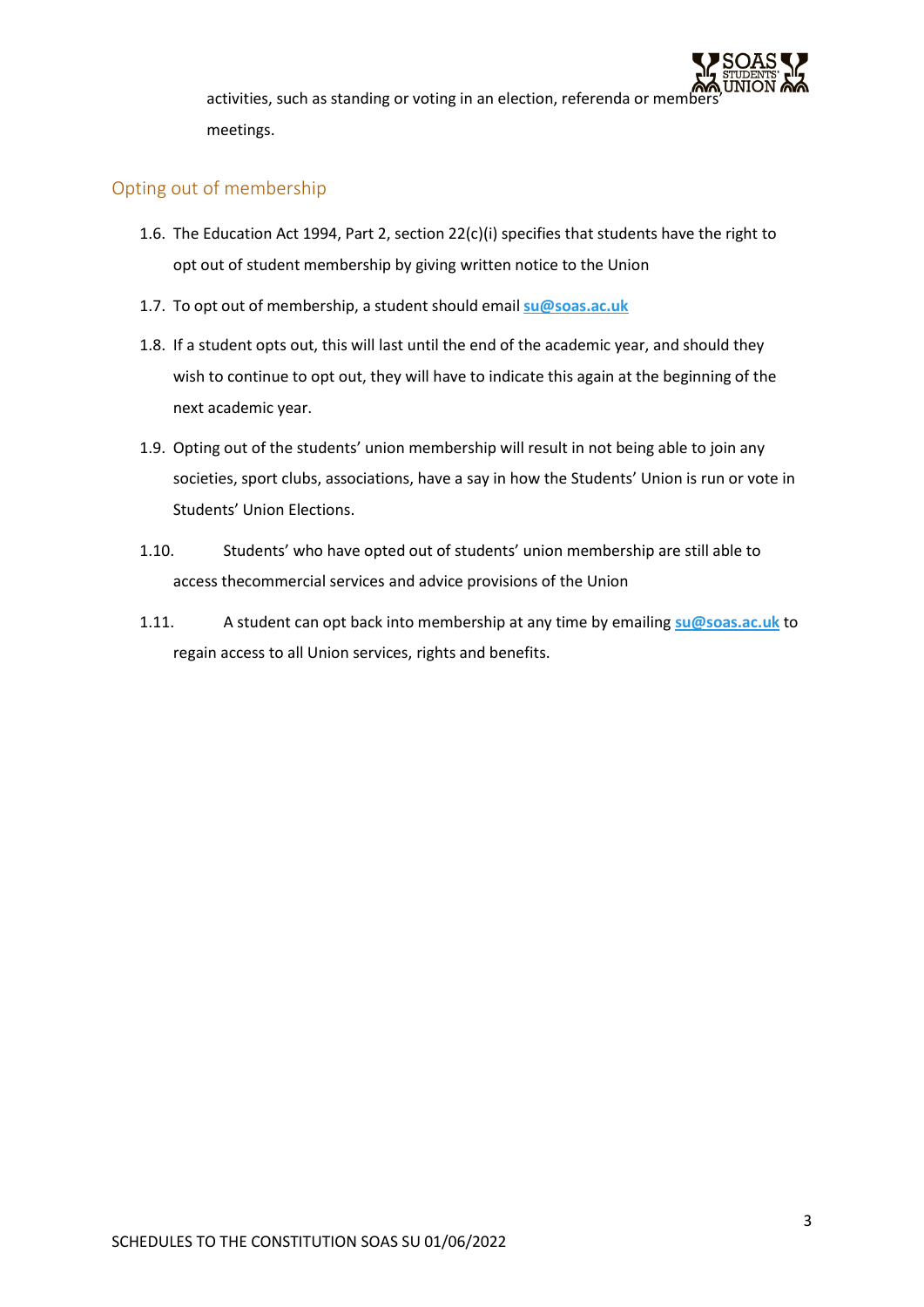# <span id="page-4-0"></span>**2.** Board of Trustees



2.1. The Board of Trustees shall meet, and business shall be conducted, in accordance with **clauses 13.1 – 14.7** of the Constitution.

## <span id="page-4-1"></span>Chair of the Board

- 2.2. The Co-President Education and Democracy shall be the chair of the Board of Trustees, in accordance with **clause 13.13** of the Constitution.
- 2.3. The duties of the chair shall be as follows:
	- 2.3.1.Helping manage working relationships among the trustees and with the Chief Executive;
	- 2.3.2.Leading on the recruitment and selection of future Board of Trustees members;
	- 2.3.3.Takes on the lead ambassadorial role for the Students' Union acting as a figurehead for the charity;
	- 2.3.4.Leading on the recruitment and selection of the Chief Executive;
	- 2.3.5.Supporting and managing the Chief Executive, alongside the Vice-Chair, in line with the clause 13.14.d of the Constitution;
	- 2.3.6.Offering support, guidance, mentoring and coaching for other trustees, particularly those new to the Board;
	- 2.3.7.Co-ordinating and chairing the meetings of the Board of Trustees; and
	- 2.3.8.Serve as a member of the committees of the Board, where such committees are allocated.

## <span id="page-4-2"></span>Vice Chair of the Board

- 2.4. An external trustee shall be vice chair of the Board of Trustees, in accordance with **clause 13.14** of the Constitution.
- 2.5. The duties of the vice chair shall be as follows:
- 2.6. Deputising for the chair of the board in their duties in their absence;
- 2.7. Helping set agendas and manage the business of the Board of Trustees and its committees;
- 2.8. Supporting and managing the Chief Executive in line with **clause 13.14.d** of the Constitution;
- 2.9. Leading on the development of the Board of Trustees;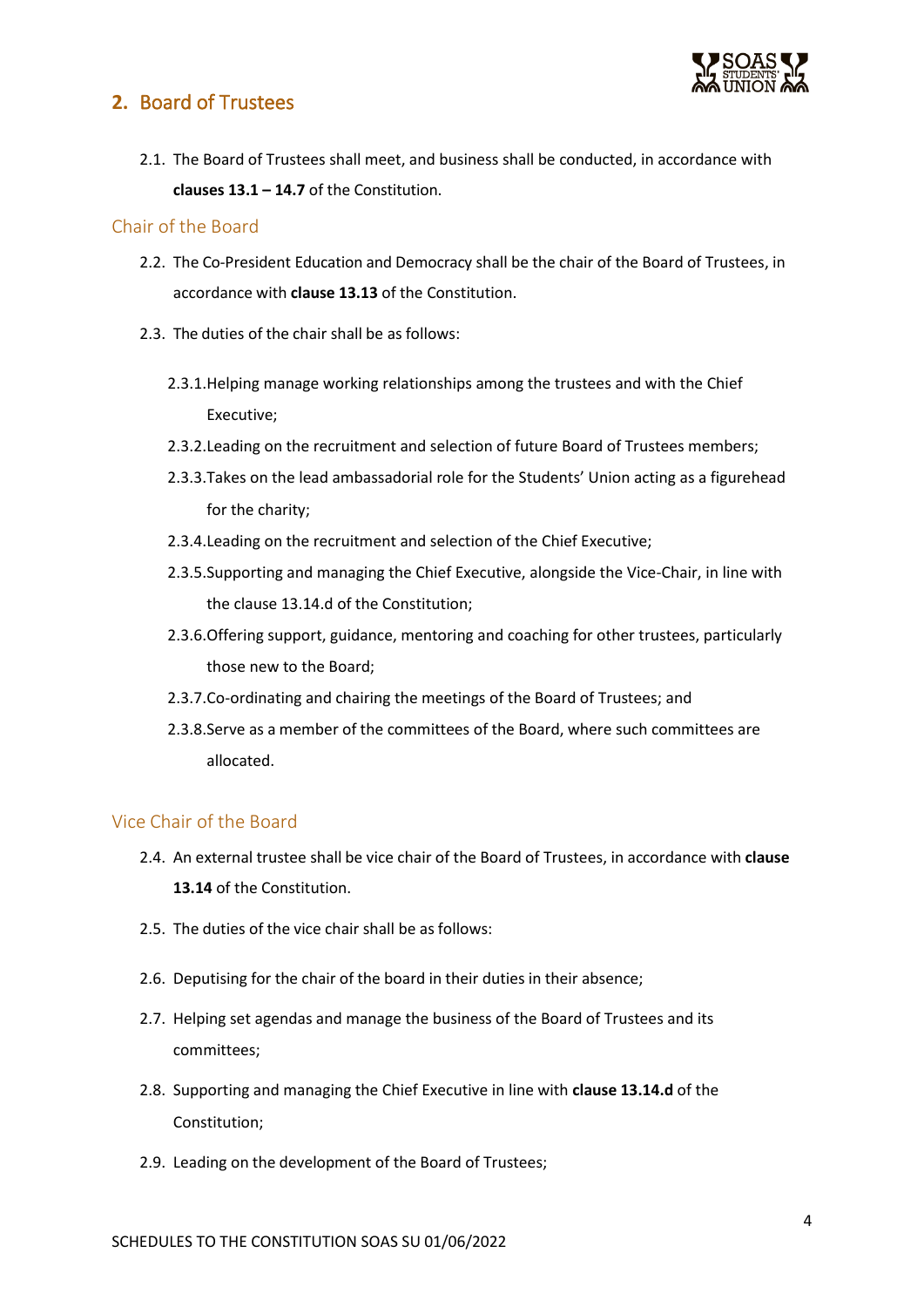

- 2.10. Taking urgent action (but not decision making unless authorised) between boardmeetings when it isn't possible or practical to hold a meeting;
- 2.11. Where delegated by the Board of Trustees, acting as a figurehead for the charity (forexample, representing it at functions, meetings or in the press);
- 2.12. Overseeing the investigation of any complaints involving the Chair of the Board (unless they are also involved in the matter) and taking appropriate action as necessary, in line with the Trustee Code of Conduct and any other relevant policies. External professional advice should be sought as appropriate.
- 2.13. Any other duties where directed and authorised to do so by the Board of Trustees.

## <span id="page-5-1"></span><span id="page-5-0"></span>Trustee Board Appointments

#### Full Time Elected Officer Trustees

- 2.14. The Full Time Officer Elected Trustee positions shall be held by the members elected by cross- campus ballot to the Full-time Officer roles detailed in **Schedule 3.8**, in accordance with the **Democracy and Elections** Schedule.
- 2.15. The Full Time Elected Officer Trustees shall be trustees for the duration of their term of office.
	- 2.15.1.The term of office shall ordinarily start on the 1st July and ends on the 31st July the

following year, unless otherwise specified by the Board of Trustees.

2.15.2.The Full Time Elected Officer Trustees, each of whom is a "major union office holder"

for the purposes of section 22 of the Education Act, shall be appointed in accordance

the **Democracy and Elections** Schedule.

## <span id="page-5-2"></span>Student Trustees

- 2.16. Subject to **clause 11.17** of the Constitution, up to 4 Student Trustees will be appointed by a process outlined by the Appointments Sub-Committee outlined in .
- 2.17. Each Student Trustee must be a Student at the time of their appointment and must continue to be a Student for the duration of their term as a Student Trustee.
- 2.18. Student Trustee appointments shall be timed so that the term of office will usually commence on the1st July and ends on the 30th June, unless otherwise specified by the Board of Trustees.
- 2.19. The term of office may be shorter or longer on a transitional basis to coincide with the alteration of the year start or end.
- 2.20. The maximum total term that a Student Trustee may serve in the position of Student Trustee is four years.
- <span id="page-5-3"></span>2.21. A Student Trustee may not simultaneously serve as a member of the Executive Committee. External Trustees
- 2.22. External Trustees shall be appointed by a simple majority vote of the **Appointments Sub-Committee,** subject to the approval of the Board of Trustees and the ratification by simple majority of the Executive Committee.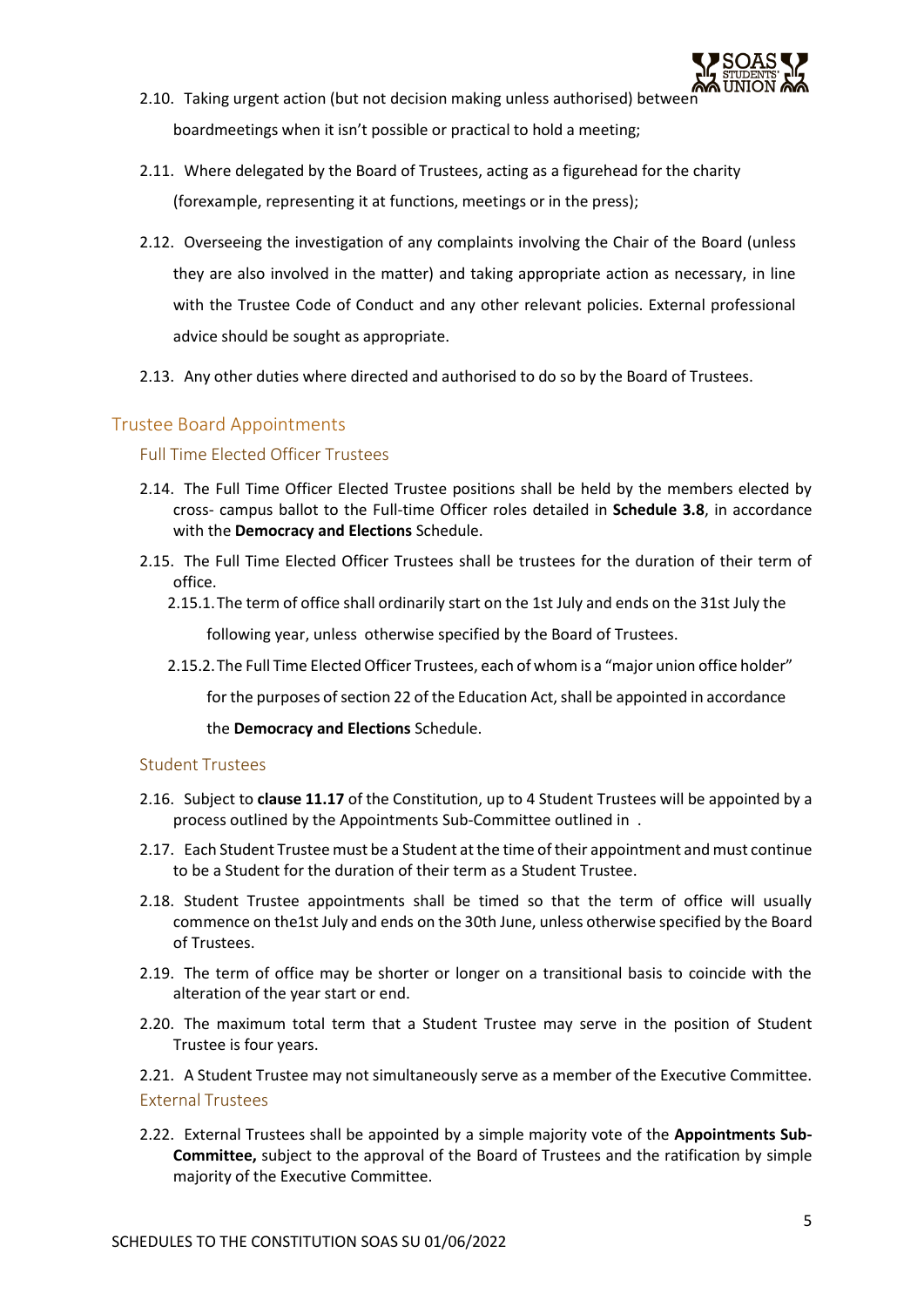

- 2.23. External Trustees shall be selected based on their skills, knowledge, experience characteristics, considering the current composition and diversity of the Board.
- 2.24. External Trustees shall ordinarily hold office for a period of four years, commencing once their appointment has been ratified. This may be renewed, ordinarily for a period of four years, up to a maximum of 8 years, subject to the approval of the Board of Trustees.
- 2.25. The terms of office for external trustees may be staggered, but should try and align with established Union Election cycles.
- 2.26. Where an External Trustee resigns part way through their term of office a new appointment may be made for the remainder of that term to ensure External Trustee appointments are staggered;
	- 2.26.1. For the avoidance of doubt the Board of Trustees may decide to appoint

an ExternalTrustee appointed in this way to a full four year term.

#### <span id="page-6-0"></span>Trustee Board Committees

- 2.27. The Board of Trustees reserves the right by resolution to create, alter or dissolve any of its Committees at its absolute discretion.
- 2.28. The Chair of a Trustee Board Committee will be appointed by the Trustee Board and should ordinarily be an External Trustee.
- 2.29. Meetings of committees should be scheduled to coincide with the cycle of business for the Trustee Board and other committees.
- 2.30. The Chair of a Trustee Board Committee shall have discretion to vary the dates and times of all meetings, and to call additional meetings as necessary.
- 2.31. Except where specifically noted, all members of Trustee Board Committees will be chosen by the Board of Trustees.
	- 2.31.1. The Board of Trustees reserve the right to appoint a maximum of two

externalmembers of appropriate skill and expertise to Trustee Board Committees.

- 2.31.2. External members will have a standard term of two years, and may serve a maximum of two terms.
- 2.31.3. Non-member Trustees may attend a meeting of a Trustee Board Committee, but they are not entitled to a vote.
- 2.32. Members of any Board Committee may be removed from their position if either:
	- 2.32.1. They fail to attend two consecutive meetings without sending apologies, and the Committee resolves there is no good reason for their absence;
	- 2.32.2. The Trustee Board votes by a simple majority to remove them;
	- 2.32.3. In the case of a Trustee, they cease to be a Trustee.
- 2.33. The Board of Trustees shall ensure that each Trustee Board committee has terms of reference which will include the committees: purpose, membership, quorum, remit and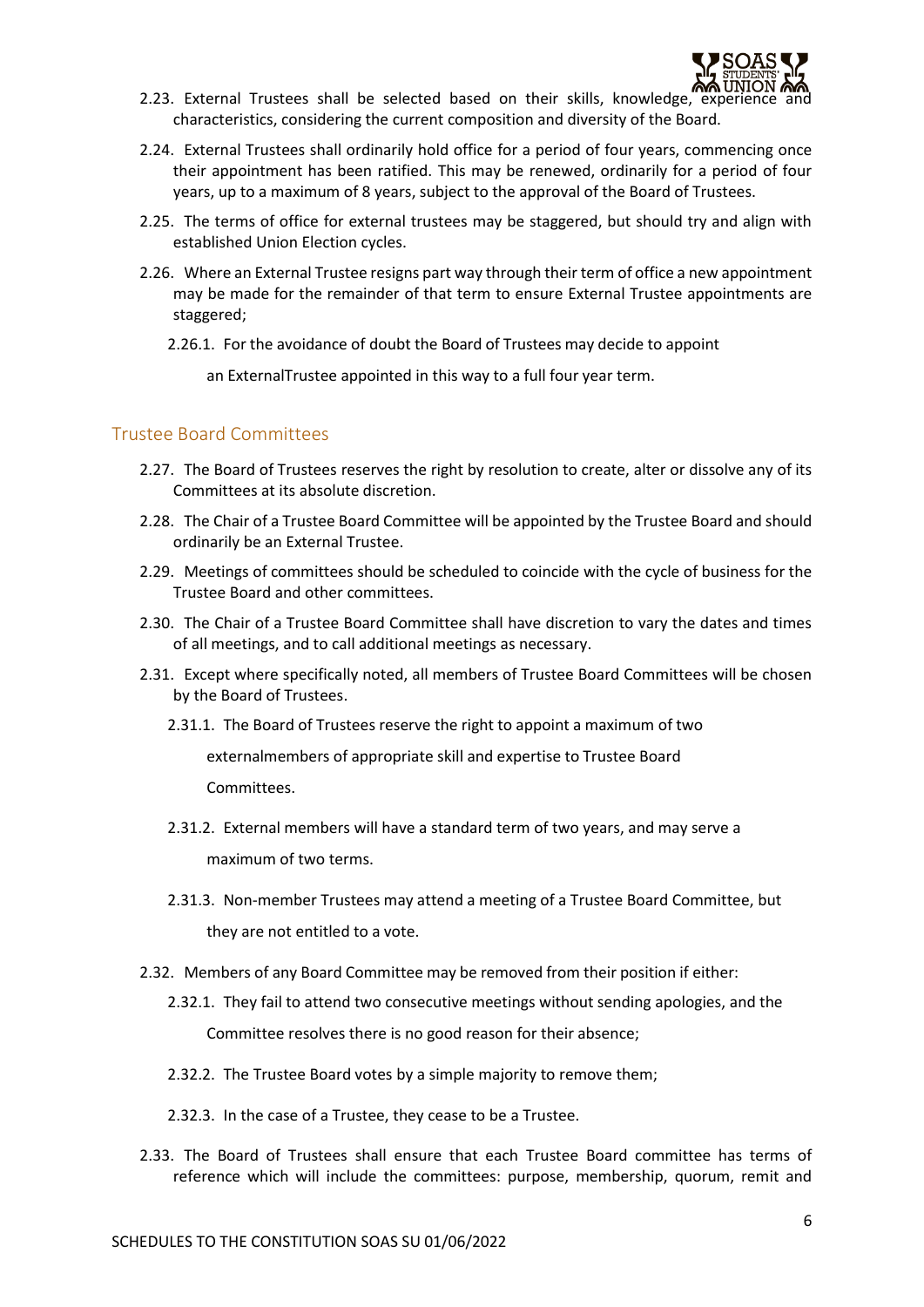

delegated responsibilities.

- 2.34. Each committee will have the power to amend its own terms of reference. However, the Trustee Board reserves the right to revoke any changes, prevent proposed changes from being implemented, and make any changes to the terms of reference for each committee as it sees fit.
- 2.35. The terms of references shall be set out as an appendices to this byelaw and shall be reviewed by the Board of Trustees on an annual basis.
- 2.36. A member of staff from the Students' Union shall act as Secretary to every Trustee Board Committee.
- 2.37. The following shall be the Committees of the Board
	- 2.37.1. Appointments Sub-Committee;
	- 2.37.2. Commercial Services Sub-Committee;
	- 2.37.3. Finance and Risk Sub-Committee;
	- 2.37.4. Governance Sub-Committee;
	- 2.37.5. People and Talent Sub-Committee.

#### <span id="page-7-0"></span>Relationship between the Executive Committee and the Trustee Board

- 2.38. In accordance with the powers as set out in **clause 12.21** of the Constitution, the Board of Trustees recognises the key role of the Executive Committee as:
	- 2.38.1. Responsible for representation and campaigning work, and the implementation

of Union policy as decided by the Student Members;

- 2.39. The Executive Committee are also responsible for the ratification of Trustee Appointments as proposed by the Board of Trustees.
- 2.40. If the decisions of the Executive Committee carry major resource implications, the approval of the Board of Trustees may also be required and that the Board of Trustees may override a decision of the Executive Committee for the reasons set out in **clause 12.14** of the Constitution.
- 2.41. The power to amend the Schedules rests jointly with the Trustee Board and Executive Committee, as set out in **clause 15.7** of the Constitution.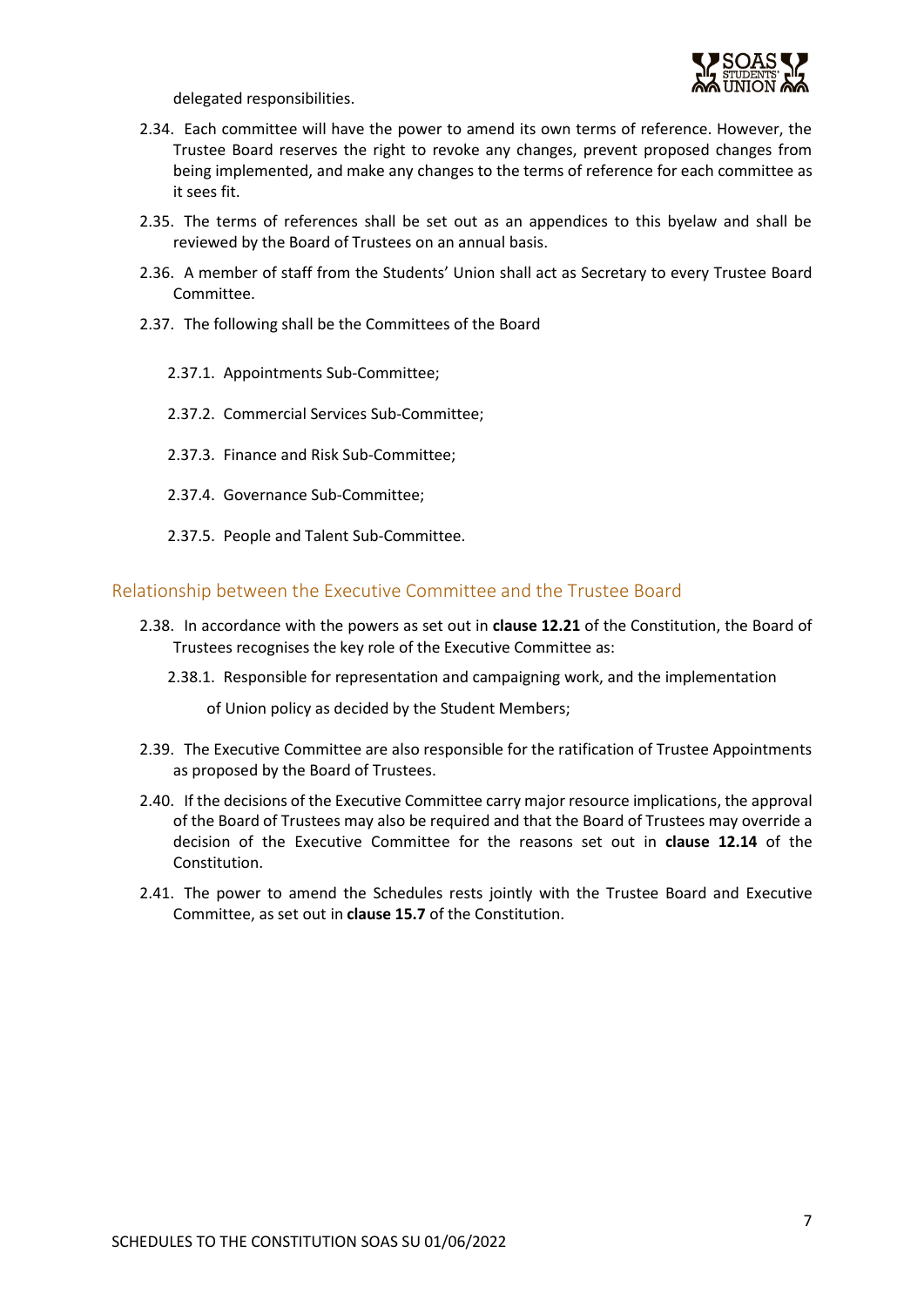

# <span id="page-8-0"></span>**3.** Union Officers

- 3.1. There will be such Sabbatical Officers and Officers of the Union as laid down below. These shall comprise the Union Executive Committee.
- 3.2. There shall be four types of executive officer:
	- 3.2.1. Sabbatical Officers
	- 3.2.2. Liberation Delegates (appointed in line with **Liberation Caucuses** Schedule
	- 3.2.3. Preferenda Portfolio Delegates (elected in accordance with **Democracy and Elections**, and **Preferenda** Schedules)
	- 3.2.4. Research Students' Association Delegate.
- 3.3. No one member shall hold more than one post.
- 3.4. In the event of there being no one elected for a post, or a position becoming vacant, the position shall come up at the next available election. A member of the Union may be coopted to hold a post in the interim.
- 3.5. All Part-time Officers must be ordinary members of the Union during their period of office. If any Part-time Officer's ordinary membership of the Union lapses, they shall no longer be able to hold the position and the post shall become vacant.
- 3.6. The term of office for all Executive Officers is:
	- 3.6.1. Sabbatical Officers 1st July to 31st July the following year.
	- 3.6.2. Liberation Caucus Delegates  $-1^{st}$  July to 31 $^{st}$  July the following year, but can change throughout the year.
	- 3.6.3. Preferenda Portfolio Officers Autumn elections  $31<sup>st</sup>$  July.
	- 3.6.4. Research Students' Association Delegate  $-1^{st}$  July  $-31^{st}$  July the following year, but can change throughout the year.
- 3.7. The Executive Officers shall, at the start of the academic year, identify their aims, objectives and priority campaigns for the year. The Union Executive Committee shall then prepare a calendar of events they wish to support or organise and shall delegate responsibility for these events to individual Officers.
- 3.8. If an Executive Officer does not attend or gives apologies for absence for three consecutive Union Executive Committee meetings without good cause, this shall be considered to be an automatic resignation.

## <span id="page-8-1"></span>Sabbatical Officers

- 3.9. There shall be four Sabbatical Officers who shall be Co-Presidents and known as:
	- Co-President Democracy and Education;
	- Co-President Activities and Events;
	- Co-President Welfare and Campaigns; and
	- Co-President Equality and Liberation.
- 3.10. The Sabbatical Officers shall be employees of the Union. Their terms of employment are set out in a separate contract of employment, which is forwarded to each Sabbatical Officer prior to the beginning of their appointment.
- 3.11. There shall be a handover period between the outgoing Sabbatical Officers and the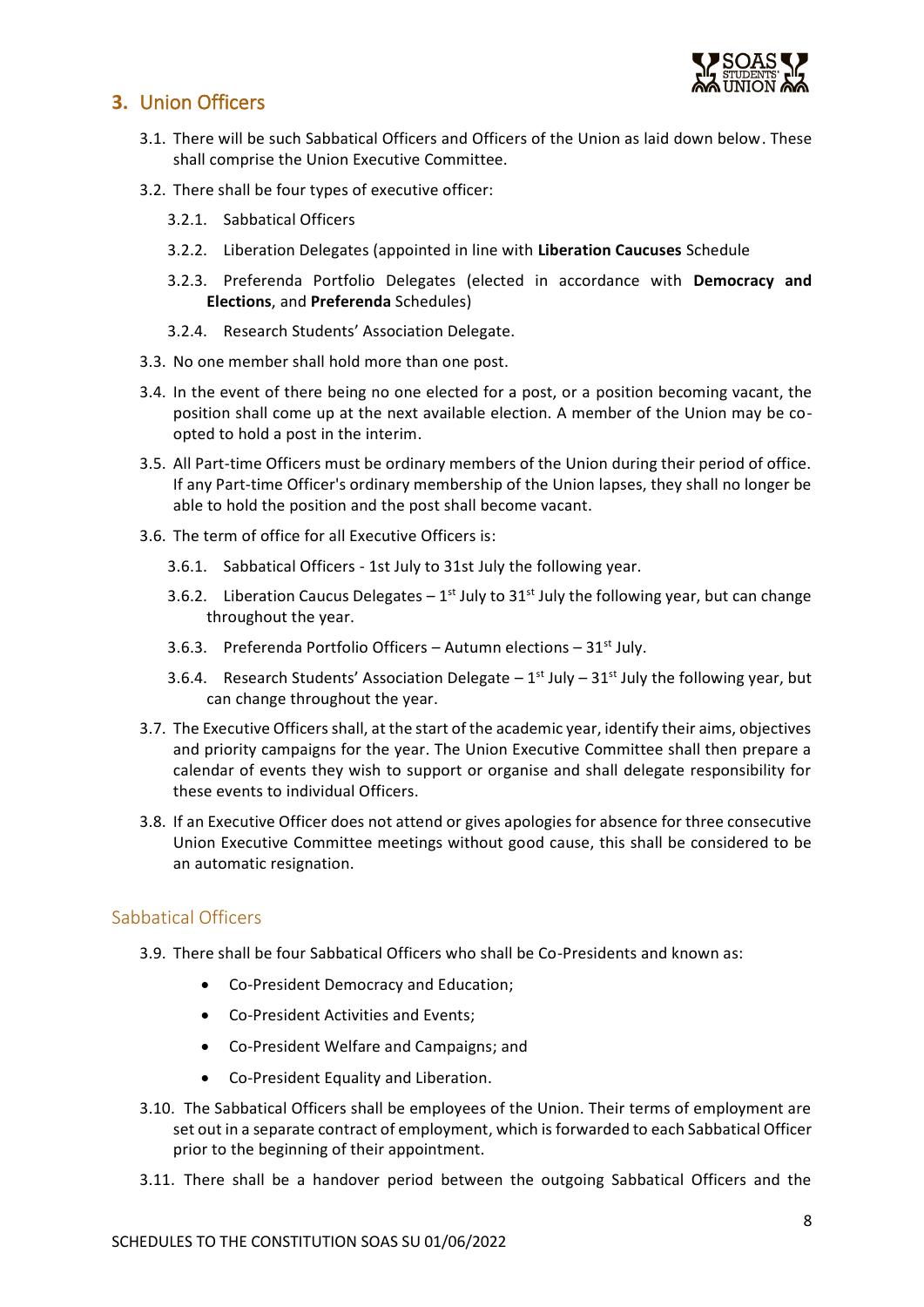

incoming Sabbatical Officers as agreed after the incoming Sabbatical Officers have been elected. This period shall be no shorter than three weeks and all outgoing and incoming Sabbatical Officers must attend.

- 3.12. The Sabbatical Officers shall be accountable to the Union Executive Committee and shall consult members of the Union Executive wherever reasonably practicable before taking actions.
- 3.13. The Sabbatical Officers shall represent the students on school committees and shall be trustees of the Union. They shall attend all General Meetings and Union Executive Committee meetings and shall attend the regular meetings with the Director of the School.
- 3.14. The Sabbatical Officers shall represent the Union externally and shall attend meetings with external bodies such as the National Union of Students.
- 3.15. The Sabbatical Officers shall report on their activities to the Executive Committee at least once a term.
- 3.16. The Sabbatical Officers shall be signatories of the Union bank accounts, along with the General Manager and Finance Manager of the Union.
- 3.17. The Sabbatical Officers shall facilitate the work of the other members of the Union Executive Committee and shall be responsible for carrying out policy as laid down by General Meetings, Preferenda and Referenda.
- 3.18. The Sabbatical Officers shall ensure that the Union abides by the Constitution, its Schedules and the Code of Practice.
- 3.19. The Sabbatical Officers shall be deemed members of the School and in keeping with their status as ordinary members of the Union shall abide by the School's codes, statements and regulations.
- 3.20. The Sabbatical Officers shall be responsible in conjunction with the General Manager for the day-to-day running of the Union.
- 3.21. In case of a Sabbatical Officer position being vacant for any reason, the Union Executive Committee shall use its discretion in covering the political and administrative aspects of the role. This may include co-option, job-sharing, employment of administrative support and other options.

#### **3.22. Co-President Democracy & Education**

- 3.22.1. The Co-President Democracy and Education shall be a Sabbatical Officer.
- 3.22.2. The Co-President Democracy and Education shall be a member of the School's Academic Board and Learning and Teaching Quality Committee as well as a member of other School committees as approved by the Board of Trustees.
- 3.22.3. The Co-President Democracy and Education shall identify areas for attention relating to the education of students and provide information to Co-President Welfare and Campaigns to aid in running campaigns where relevant.
- 3.22.4. The Co-President Democracy and Education shall sit on the School's Board of Trustees.
- 3.22.5. The Co-President Democracy and Education shall be responsible for organising and publicising the three SU Forums working with Union staff. They shall also be responsible for maintaining the Policy File and publishing records of meetings, supported by the Communications and Governance Co-Ordinator.
- 3.22.6. The Co-President Democracy and Education shall be the lead delegate and liaison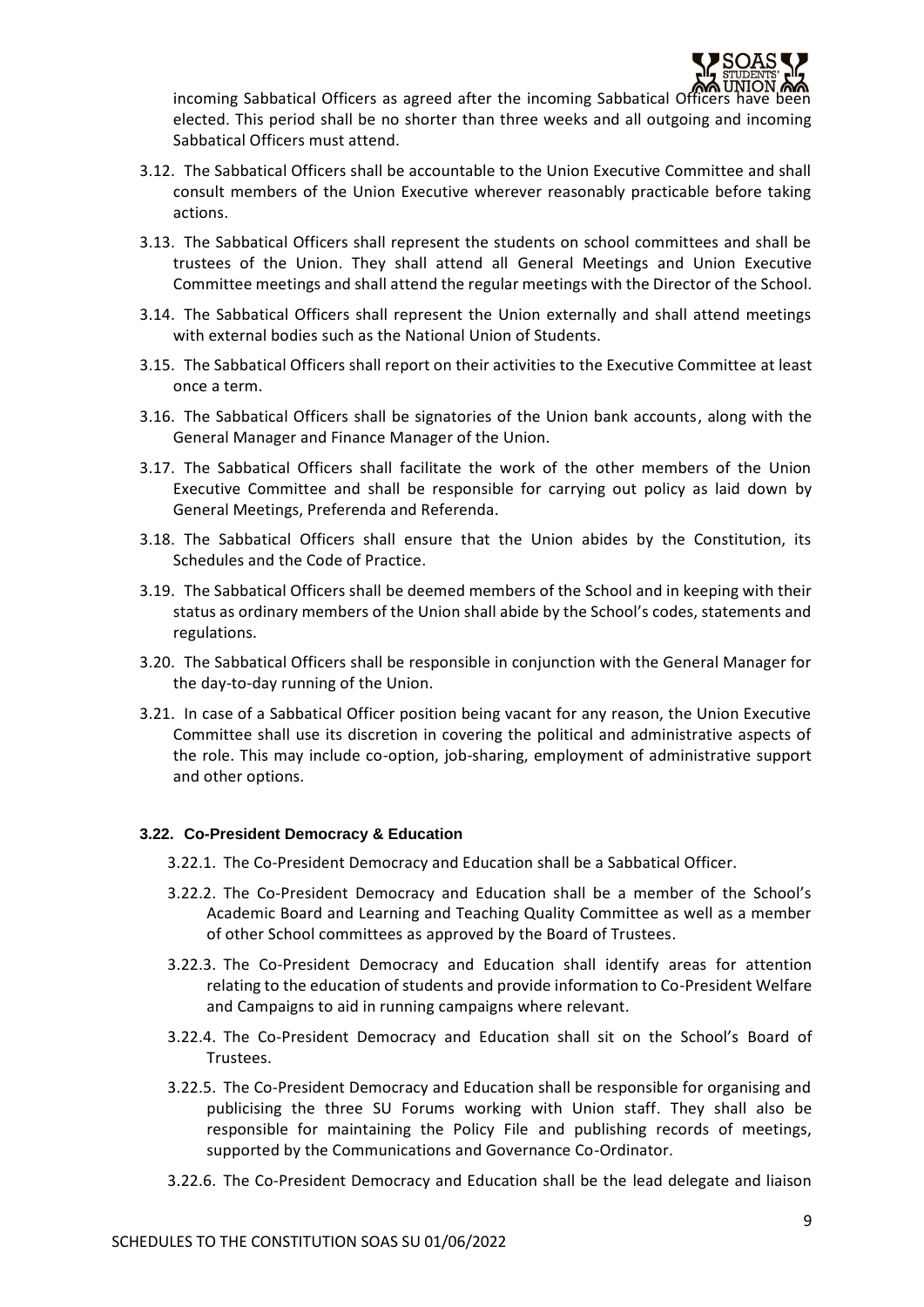

with NUS, and shall be the first point of contact within the Union.

- 3.22.7. The Co-President Democracy and Education shall liaise with the appropriate members of School staff in the Library, Faculties and elsewhere to ensure that Union policy and campaigns are progressed.
- 3.22.8. The Co-President Democracy and Education shall be responsible for the running of the student representation system, in liaison with the Union's Research and Representation Assistant, and for supporting the student representatives within the School.
- 3.22.9. The Co-President Democracy and Education shall provide information on the appropriate channels through which to raise issues with the School via the student representative and School committee structures.
- 3.22.10. The Co-President Democracy and Education shall be Chair of the Union's Board of Trustees
- 3.22.11. The Co-President Democracy and Education shall be Chair of the Influencing SOAS Forum
- 3.22.12. The Co-President Democracy and Education shall be Vice-Chair of the Governance Sub-Committee.
- 3.22.13. The Co-President Democracy and Education shall be Chair of the Reps General Assembly.

#### **3.23. Co-President Activities and Events**

- 3.23.1. The Co-President Activities and Events shall be a Sabbatical Officer.
- 3.23.2. The Co-President Activities and Events shall be responsible for encouraging the formation, and success of societies and sports teams within the Union.
- 3.23.3. The Co-President Activities and Events shall be responsible for organising the Societies Fayre in the first and second term and other events relating to societies.
- 3.23.4. The Co-President Activities and Events shall also be the main point of contact with the British Universities and Colleges Sport (BUCS) and seek Sport Development opportunities from regional and national Bodies.
- 3.23.5. The Co-President Activities and Events shall be responsible for preparing an up-todate list of active societies and publicising this. They shall also be responsible for the Sports and Societies area of the website and promoting its use, with support from the Communications and Governance Co-Ordinator.
- 3.23.6. The Co-President Activities and Events shall oversee the Union's publicity policy and they ensure Union events are appropriately publicised on the Union website and via printed publications.
- 3.23.7. The Co-President Activities and Events shall be responsible for ensuring that societies' budgets are set in line with SU procedures. The Co-President Activities and Events shall ensure that clubs and societies are spending their funds according to the stated aims of the Union and in the interests of each society's members.
- 3.23.8. The Co-President Activities and Events shall be responsible for ensuring that societies are aware of regulations pertaining to the running of societies and that they abide by them. The Co-President Activities and Events shall be responsible for ensuring that all sports and societies have adequate training and information about health and safety issues and abide by policies set.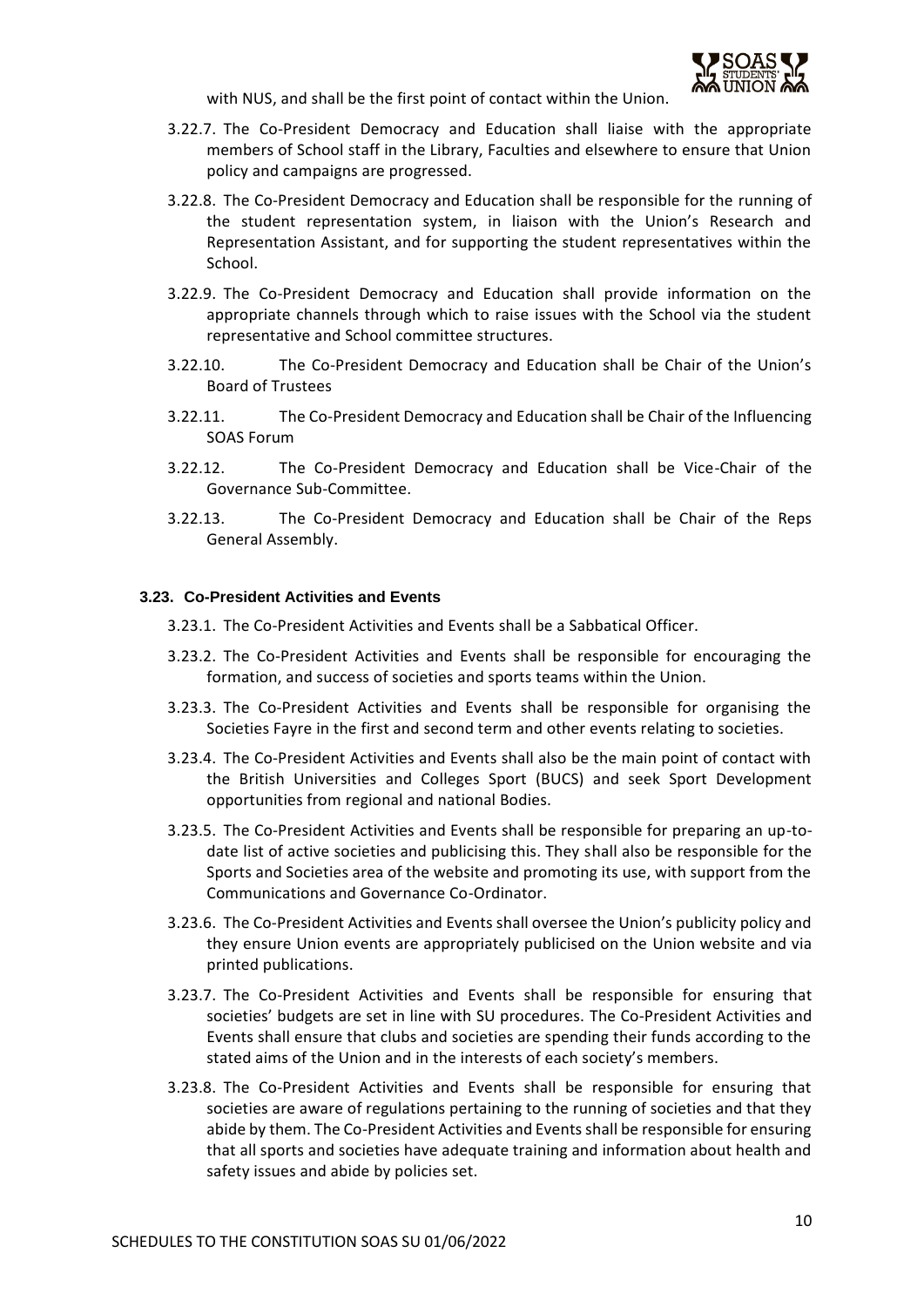

- $3.23.9$ . The Co-President Activities and Events, with the Co-President Liberation, shall be responsible for promoting and monitoring equality and diversity within sports, societies and extracurricular student activities.
- 3.23.10. Working with the Commercial Services Manager, the Co-President Activities and Events shall be responsible for organising a programme of Union entertainments. Reports on each event's finances should be reported to the Union. They must ensure that all Union events are appropriately publicised.
- 3.23.11. The Co-President Activities and Events shall be responsible for funds raised for charity and must ensure that any fundraising on campus by societies and by the Students' Union is followed through with an appropriate receipt and report. This is to be included in a report to the Board of Trustees.
- 3.23.12. The Co-President Activities and Events shall be the Chair of the SU Operations Forum.
- 3.23.13. The Co-President Activities and Events shall be the Vice-Chair of the Commercial Services Sub-Committee.
- 3.23.14. The Co-President Activities and Events shall be the Chair of the Societies Presidents Forum
- 3.23.15. The Co-President Activities and Events shall be the Chair of the Sports Forum

#### **3.24. Co-President Welfare and Campaigns**

- 3.24.1. The Co-President Welfare and Campaigns shall be a Sabbatical Officer.
- 3.24.2. The Co-President Welfare and Campaigns shall represent the Union on the School's Student Experience Committee, Resources and Planning Committee and on other committees as agreed by the Board of Trustees.
- 3.24.3. The Co-President Welfare and Campaigns shall be responsible for maintaining a confidential and safe environment within their office in which sensitive issues can be discussed. They shall ensure that all issues raised shall remain confidential unless otherwise authorised by the individual or required by law.
- 3.24.4. The Co-President Welfare and Campaigns shall refer students to appropriate internal or external bodies to help resolve a member's issues. They shall not take on casework.
- 3.24.5. The Co-President Welfare and Campaigns shall identify areas for attention relating to general welfare of students and run campaigns where relevant.
- 3.24.6. The Co-President Welfare and Campaigns shall liaise with the School's Student Advice and Wellbeing on welfare issues and encourage the use of the services within the School.
- 3.24.7. The Co-President Welfare and Campaigns shall liaise with the appropriate members of School staff in the Library, Faculties and elsewhere to ensure that Union policy and campaigns are progressed.
- 3.24.8. The Co-President Welfare and Campaigns shall liaise with the other Co-Presidents to campaign and raise awareness amongst students on education, equality and welfare issues and on education and welfare services available to members.
- 3.24.9. The Co-President Welfare and Campaigns shall liaise and meet with Sanctuary Students and other accommodation providers
- 3.24.10. The Co-President Welfare and Campaigns shall work with the Welfare and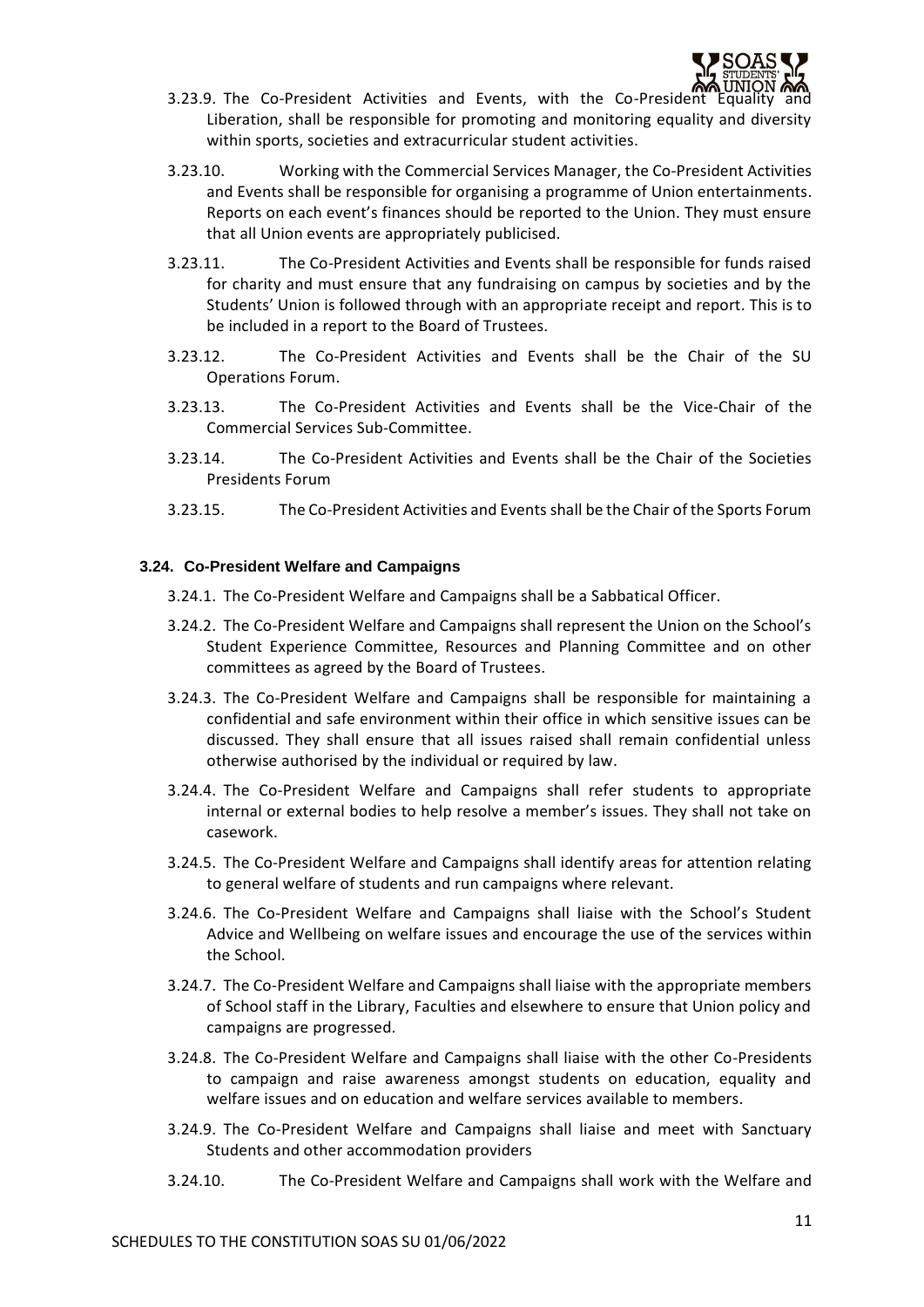

Advice Caseworker to review casework relating to the student experience at order to develop initiatives which might improve that experience.

- 3.24.11. The Co-President Welfare and Campaigns shall be the Chair of the SU Campaigns Forum.
- 3.24.12. The Co-President Welfare and Campaigns shall be the Chair of the Ethical and Environmental Forum.
- 3.24.13. The Co-President Welfare and Campaigns shall be the Chair of the Welfare Reps Forum.
- 3.24.14. The Co-President Welfare and Campaigns shall be the Vice-Chair of the Finance and Risk Sub-Committee.

#### **3.25. Co-President Equality and Liberation**

- 3.25.1. The Co-President Equality and Liberation shall be a sabbatical officer.
- 3.25.2. The Co-President Equality and Liberation shall be responsible for promoting equality and diversity in all of the Union's work, and ensuring that women students, black and minority ethnicity students, LGBTQ students, trans and non-binary students, disabled and carer students, working class students, mature students, international students, students of faith and any other marginalised groups of students are represented within the Union and that their needs met by the School.
- 3.25.3. The Co-President Equality and Liberation shall be responsible for monitoring and promoting the Union's Equality and Diversity Policy.
- 3.25.4. The Co-President Equality and Liberation shall sit on the School's Equality and Diversity Committee, and any other committees deemed appropriate.
- 3.25.5. The Co-President Equality and Liberation shall work closely with the Union's liberation officers and support their work whilst respect the autonomy of each liberation group, as well as the Mature Students Officer and International Students Officer.
- 3.25.6. The Co-President Equality and Liberation shall work with the Co-President Activities and Events in promoting and monitoring equality and diversity within sports, societies and extracurricular student activities.
- 3.25.7. The Co-President Equality and Liberation shall identify areas for attention relating to equality and liberation and, working with the Co-President Welfare and Campaigns, run campaigns where relevant.
- 3.25.8. The Co-President Equality and Liberation shall be responsible for working to prevent and responding to incidents of harassment, abuse and discrimination on campus, with the support of the Union's Advice and Welfare Caseworker and the relevant School staff.
- 3.25.9. The Co-President Equality and Liberation shall refer students to appropriate internal or external bodies to help resolve a member's issues. They shall not take on casework for which they are not qualified.
- 3.25.10. The Co-President Equality and Liberation shall liaise with the appropriate members of School staff in the Library, Faculties and elsewhere to ensure that Union policy and campaigns are progressed.
- 3.25.11. The Co-President Liberation and Equality shall convene and become the link for the six liberation caucuses.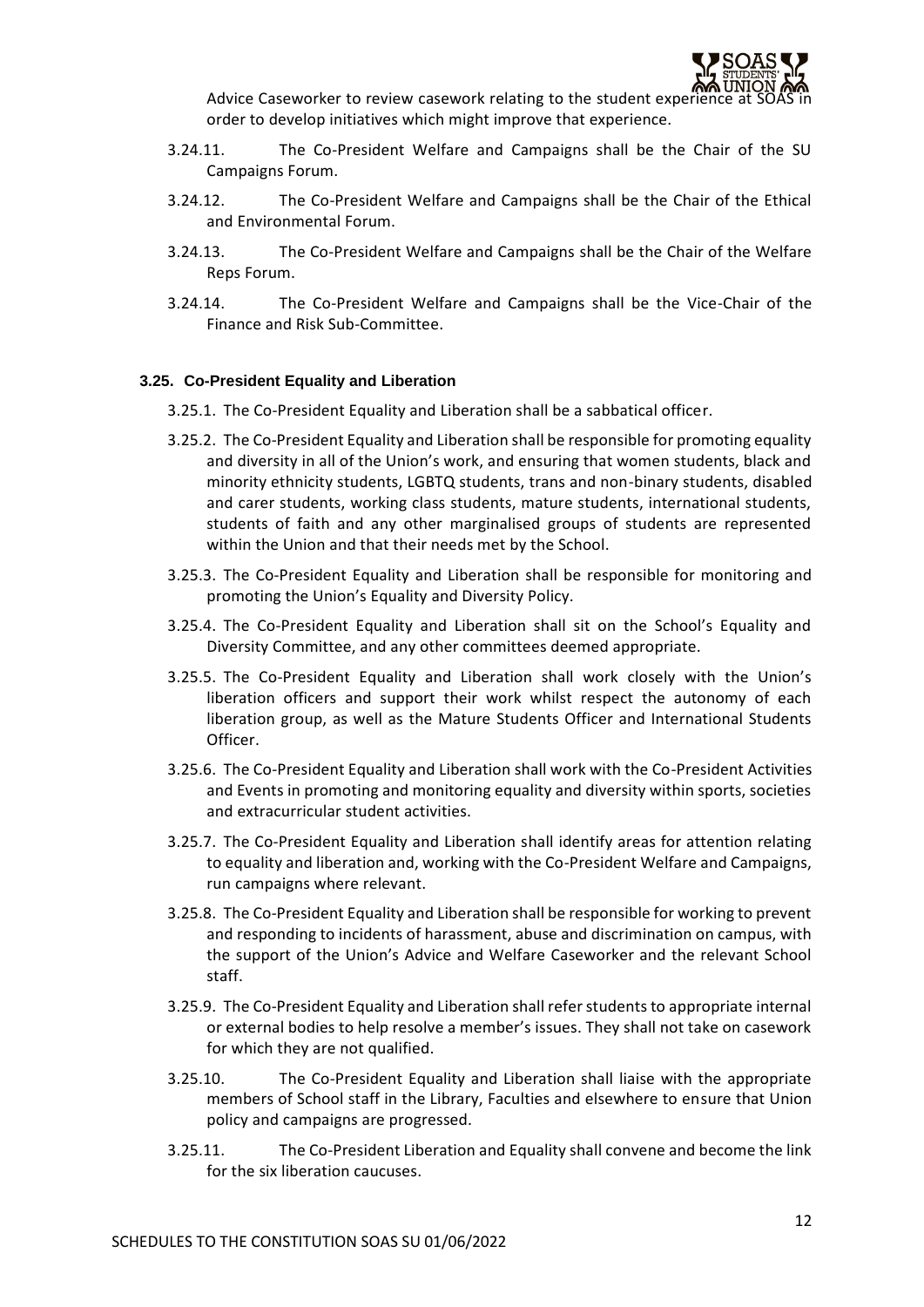

- 3.25.12. The Co-President Liberation and Equality shall convene and networks and communities of students who wish to come together based on their identity or circumstances.
- 3.25.13. The Co-President Liberation and Equality shall be the Chair of the
- 3.25.14. The Co-President Liberation and Equality shall be the Vice-Chair of the People and talent Sub-Committee.

## <span id="page-13-0"></span>Part-time Officers

#### 3.26. **Liberation Caucus Delegates**

- 3.26.1. Each of the six liberation caucuses, as outlined in the **Liberation Caucus** Schedule, shall delegate one of their number to act as their delegate on the Executive Committee.
- 3.26.2. The role of the Liberation Caucus Delegate shall be to:
	- 3.26.2.1. Coordinate the work and campaigns of their caucus with the rest of the Union, in order to ensure such activities are as effective and engaging as possible;
	- 3.26.2.2. Work with the wider Executive Committee to deliver campaigns and activities as laid out by Union policy;
	- 3.26.2.3. Convey the position of their caucus on various matters in order to further the interests of their caucus and to support the Union to work intersectionally in its activities.
- 3.26.3. Liberation Caucus delegates can change throughout the year based on the wishes of their caucus.

## 3.27. **Preferenda Portfolio Officers**

- 3.27.1. There shall be 8 positions on the Executive Committee who's portfolios shall be determined by the October Preferendum, conducted according to the **Preferenda**  Schedule.
- 3.27.2. The elections for these positions shall take place in accordance with the **Democracy and Elections** Schedule.
- 3.27.3. Once elected, the Preferenda Portfolio Officers shall work on the Executive Committee to:
	- 3.27.3.1. Coordinate the work and campaigns of their priority with the rest of the Union, in order to ensure such activities are as effective and engaging as possible;
	- 3.27.3.2. Work with the wider Executive Committee to deliver campaigns and activities as laid out by Union policy.

#### 3.28. **Research Students' Association Delegate**

- 3.28.1. There shall be one place on Executive Committee reserved for a delegate from the Research Students' Association.
- 3.28.2. The Research Students' Association delegate shall work on the Executive Committee to:
	- 3.28.2.1. Coordinate the work and campaigns of the Research Students' Association with the rest of the Union, in order to ensure such activities are as effective and engaging as possible;
	- 3.28.2.2. Work with the wider Executive Committee to deliver campaigns and activities as laid out by Union policy.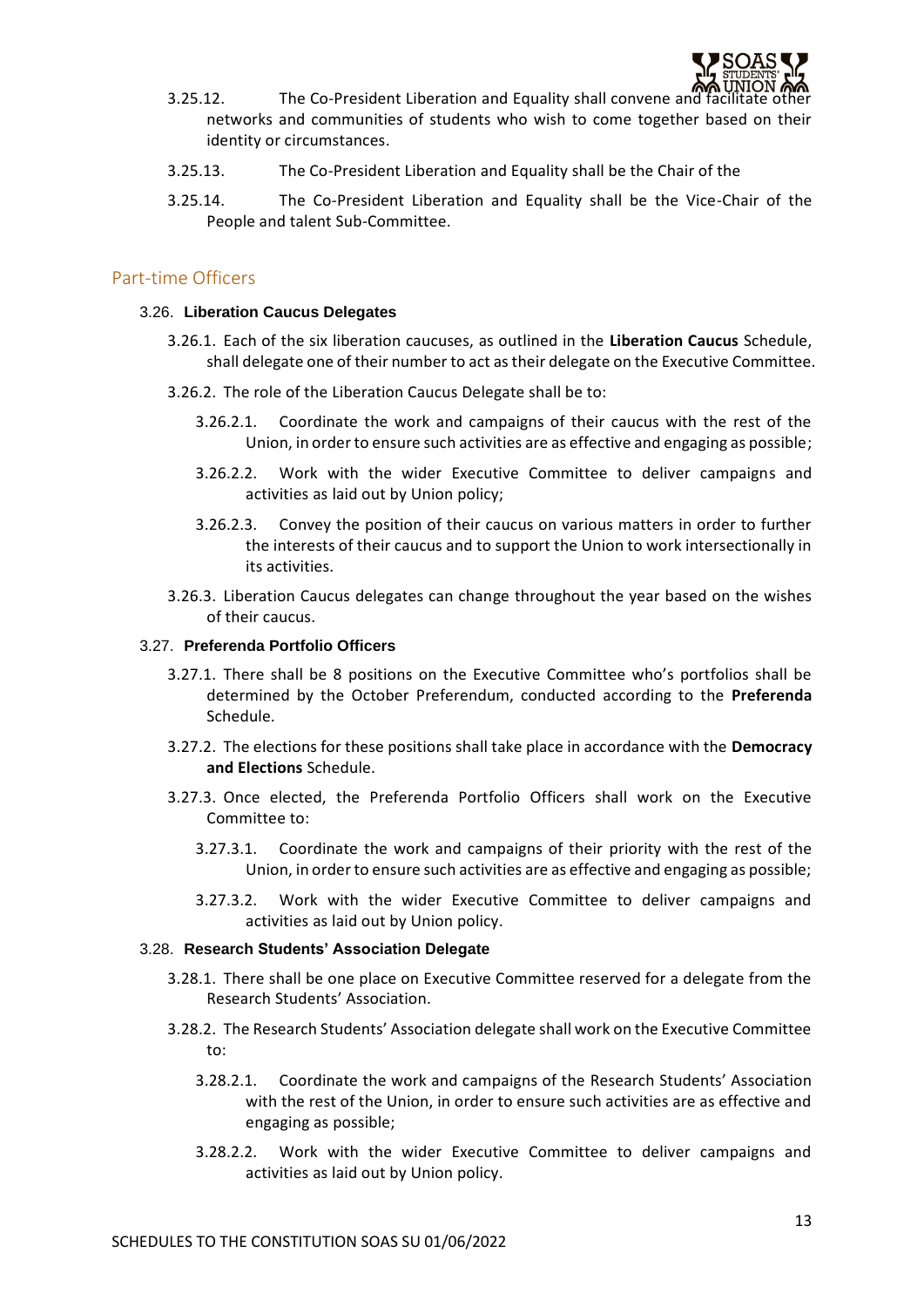

3.28.3. The Research Students' Association Delegate can change throughout the year based on the wishes of the Association.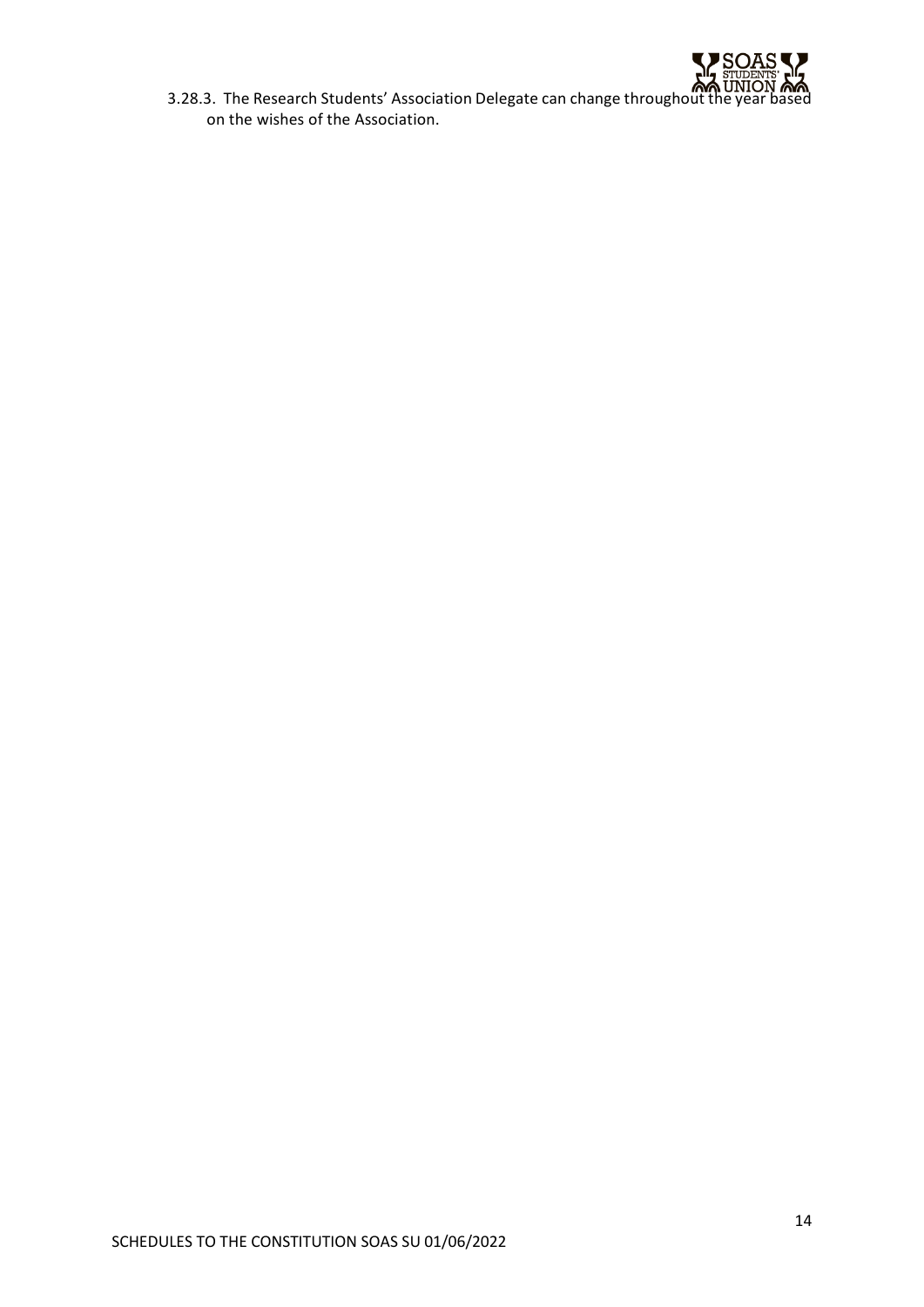

# <span id="page-15-0"></span>**4.** Executive Committee

- 4.1. There will be an Executive Committee of the Students' Union.
- 4.2. The membership of the Executive Committee is described in the **Union Officers** Schedule.
- 4.3. No one member shall hold more than one post.
- 4.4. In the event of there being no one elected for a post, or a position becoming vacant, the position shall come up at the next available election. A member of the Union may be coopted to hold a post in the interim.
- 4.5. The Executive Committee shall not have policy making powers, except for the duties laid out in **4.15 – 4.16** of this Schedule.

## <span id="page-15-1"></span>Collective Duties of the Student Executive

- 4.6. To campaign and consult members on their views and speak on their behalf.
- 4.7. To promote, defend and extend the rights of members.
- 4.8. To interpret, implement and uphold Union policy.
- 4.9. To be responsible both to and for the Executive Committee as a whole.
- 4.10. To ensure the Union membership are kept up to date on the actions of the Executive Committee.
- 4.11. To fulfil their roles as outlined in the **Union Officers** Schedule role descriptions and to support, where appropriate, other student representatives in the fulfilment of their roles.
- 4.12. To liaise with external organisations appropriate to individual roles.
- 4.13. To steer the work of the Students' Union, to ensure the Union works for students.
- 4.14. To act as the spokespersons for the Union where agreed by the Executive Committee.
- 4.15. Ratify trustee appointments subject to the recommendations of the Board of Trustees.
- 4.16. Approve changes to the Schedules along with the Board of Trustees, acting on behalf of the Student Members within **clause 15.7** of the Constitution.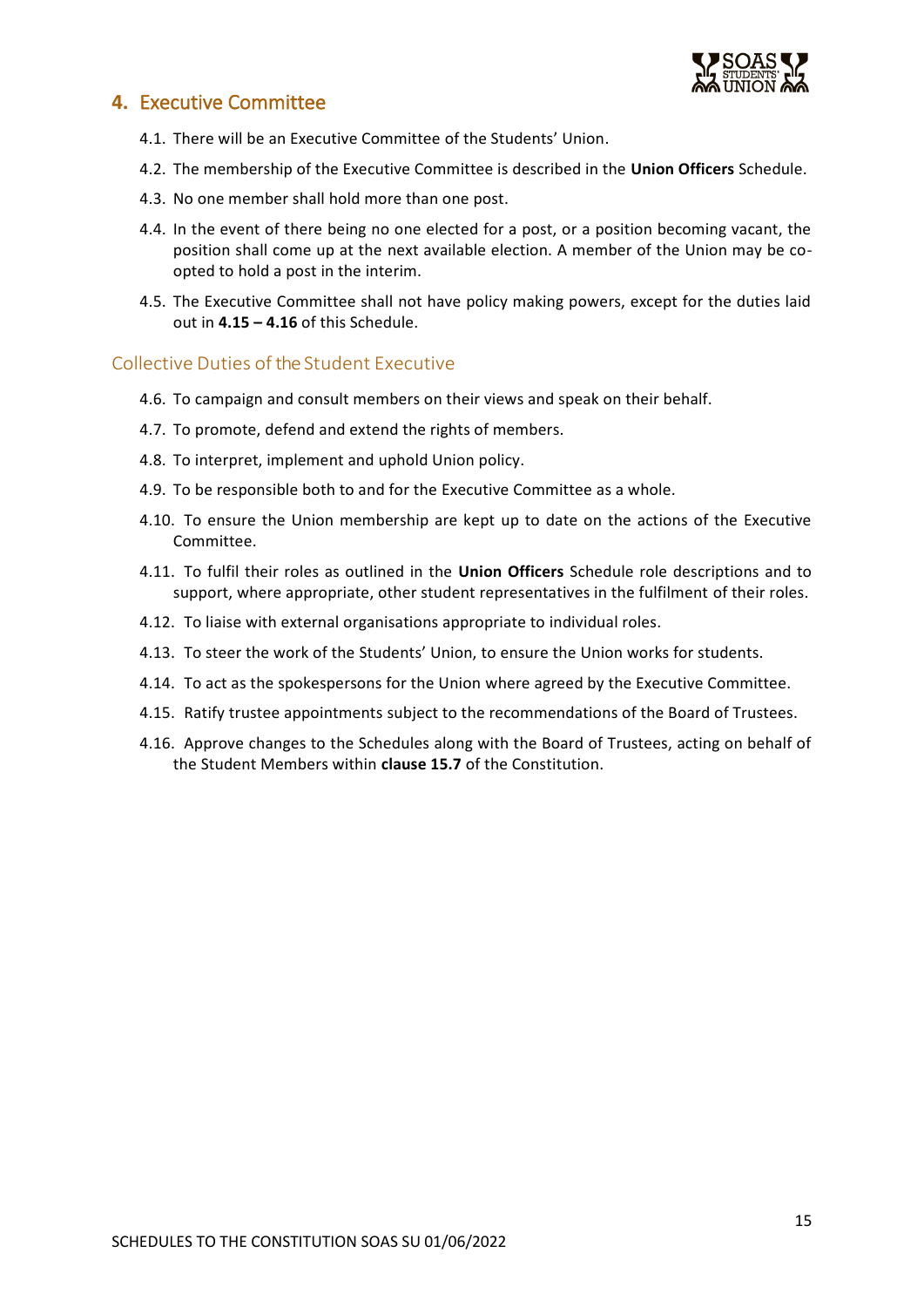

# <span id="page-16-0"></span>**5.** Democracy and Elections

- 5.1. This Schedule shall be used to conduct all School-Wide Union Elections. Other elections such as for society presidents or student reps will not be subject to this schedule unless agreed by the Board of Trustees.
- 5.2. There shall be annual elections for the following:
	- 5.2.1. Sabbatical Officers
	- 5.2.2. Preferenda Portfolio Officers
	- 5.2.3. NUS Conference Delegates
	- 5.2.4. Affiliations Ballot
- 5.3. In addition there may be any other election or referendum called by the trustees, a petition or a General Meeting.

#### **5.4. Returning Officer & Deputy Returning Officer**

- 5.4.1. Elections shall be supervised by a Returning Officer, chosen by the Union Trustees, who shall not be a member of the School's staff, Union staff or student body.
- 5.4.2. This appointment shall be considered and, if deemed satisfactory, approved by the designated senior officer of the School.
- 5.4.3. There shall also be a Deputy Returning Officer chosen by the Union Trustee from the staff of the School and the nomination shall be considered and, if deemed satisfactory, approved by the School's designated senior officer.
- 5.4.4. The Returning Officer shall not be connected to any of the candidates in such a way as to create a conflict of interest whether in appearance or in reality and, if such a connection is identified, they shall stand down and a replacement chosen.
- 5.4.5. The Deputy Returning Officer shall cover the role until a new Returning Officer is established.
- 5.4.6. The Returning Officer shall designate such staff and additional rules to these as necessary for the smooth and fair running of an election. Any clarification of points shall be made directly by the Returning Officer. Fairness and accessibility of the process to all members shall be the guiding principles.
- 5.4.7. Any sanction taken or interpretation of the Constitution, Schedules and any additional ad hoc rules required by the Returning Officer which may affect the running of the election must be communicated to all candidates immediately when taken.

#### **5.5. Procedures for elections**

- 5.5.1. Elections shall be publicised as widely as possible using printed and electronic media.
- 5.5.2. For School-wide Elections there shall be a nominations period specified by the Returning Officer of no less than ten working days, during which time nominations shall be submitted.
- 5.5.3. There shall be a Nomination Pack, containing the nomination form and election handbook, which shall contain all the rules of the election and any additional information as provided by the Returning Officer. Any ordinary member may receive this pack on request.
- 5.5.4. Posts in School-wide Union Elections are open to all Student Members of the Union.
- 5.5.5. All nominations shall be on a nomination form following the guidelines set out by the Returning Officer in the Nominees Pack.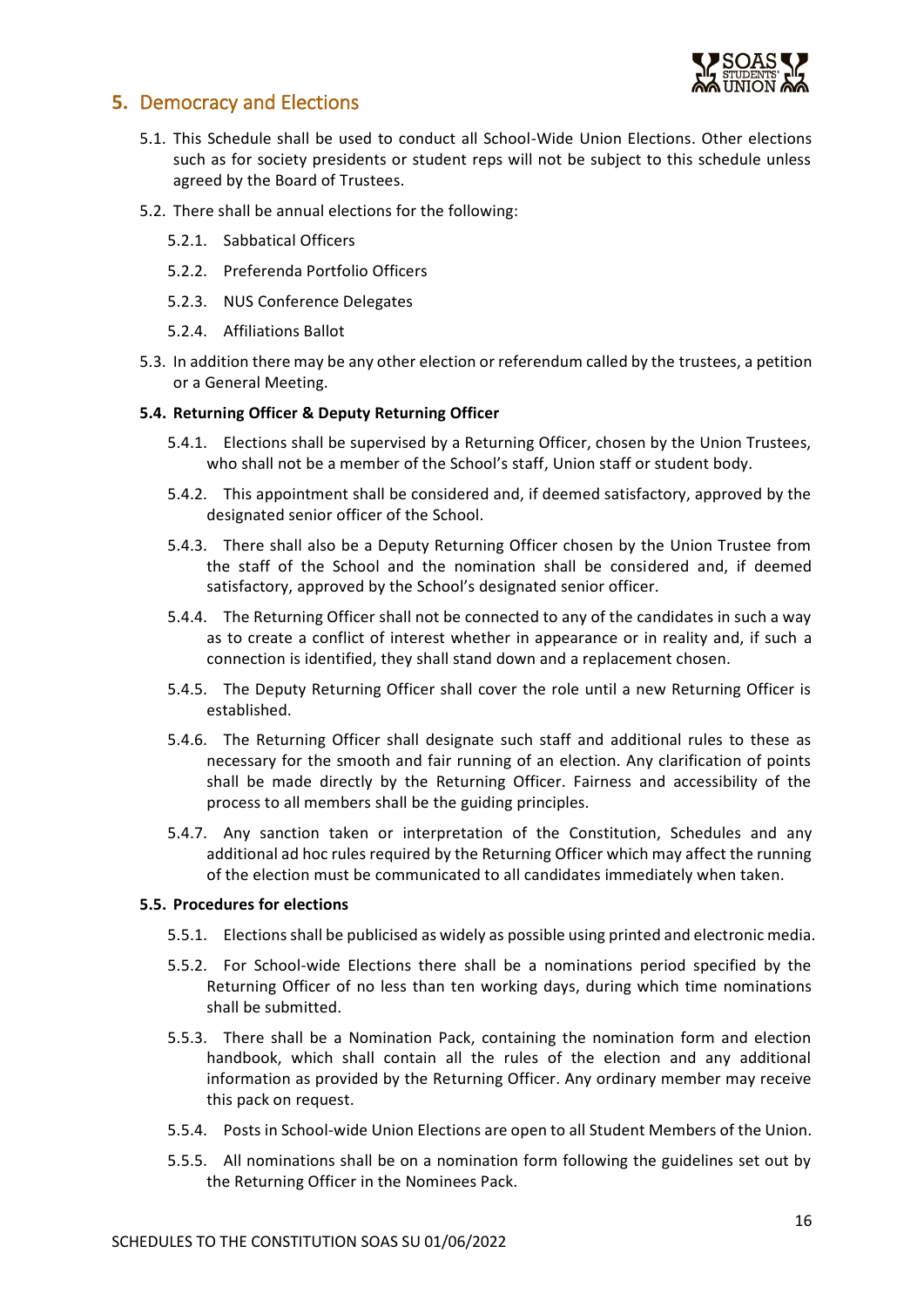

- 5.5.6. All nominations shall be proposed and seconded by an Ordinary me Union and shall require the consent of the nominee.
- 5.5.7. Complete nominations shall be submitted to the Deputy Returning Officer, or their designated representative, who shall give proof of receipt.
- 5.5.8. A nomination may only be withdrawn on the written instruction of the nominee.
- 5.5.9. Submission of a nomination form constitutes an acceptance of the election rules as laid down in this Schedule and the Nomination Pack.
- 5.5.10. All nominations will be checked with SOAS for eligibility.
- 5.5.11. There shall be a candidates' meeting, the date of which shall be set by the Returning Officer before nominations open. This meeting will be for the Returning Officer to clarify any additional rules, to give advice about conduct and for nominees to ask any questions they have about the process.
- 5.5.12. The Union body will be notified of all of the nominations at the end of this meeting.

#### 5.6. **Voting**

- 5.6.1. All elections shall last a minimum period of five hours on one working day within the term time of the School.
- 5.6.2. All elections shall be conducted by secret ballot using the Single Transferable Vote system, in accordance with good practice as laid down by the Electoral Reform Society.
- 5.6.3. All election posts shall also be contested by a "re-open nominations" option.
- 5.6.4. In the case of "Re-Open Nominations" winning any particular post, another election for this post shall be arranged under normal rules.
- 5.6.5. The Returning Officer shall agree such steps for the security of any ballot papers during the voting period, and in storage, and the security of any online election.
- 5.6.6. Student Members of the Union may vote for each post and referendum only once.
- 5.6.7. No ballots may be cast outside the voting period and no ballots may be cast by proxy.

#### 5.7. **Complaints**

- 5.7.1. Any complaint shall be directed in the first instance to the Returning Officer, who shall make a ruling in writing after examining the evidence.
- 5.7.2. There will be a complaints period of one hour after the close of ballots.
	- 5.7.2.1. The only complaints which will be accepted after this point shall be on irregularities brought up by the count or the conduct of the count itself.
- 5.7.3. The count for the election shall take place after ballots have closed and the complaints period has finished.
- 5.7.4. No post with a pending complaint shall be counted until the complaint has been resolved.
- 5.7.5. Results shall be confirmed by the Returning Officer and announced to the membership of the Union as soon as possible.
- 5.7.6. A ruling by the Returning Officer may be appealed by using the Union Complaints Procedure. For the purposes of that procedure they will be entering at the appeal stage.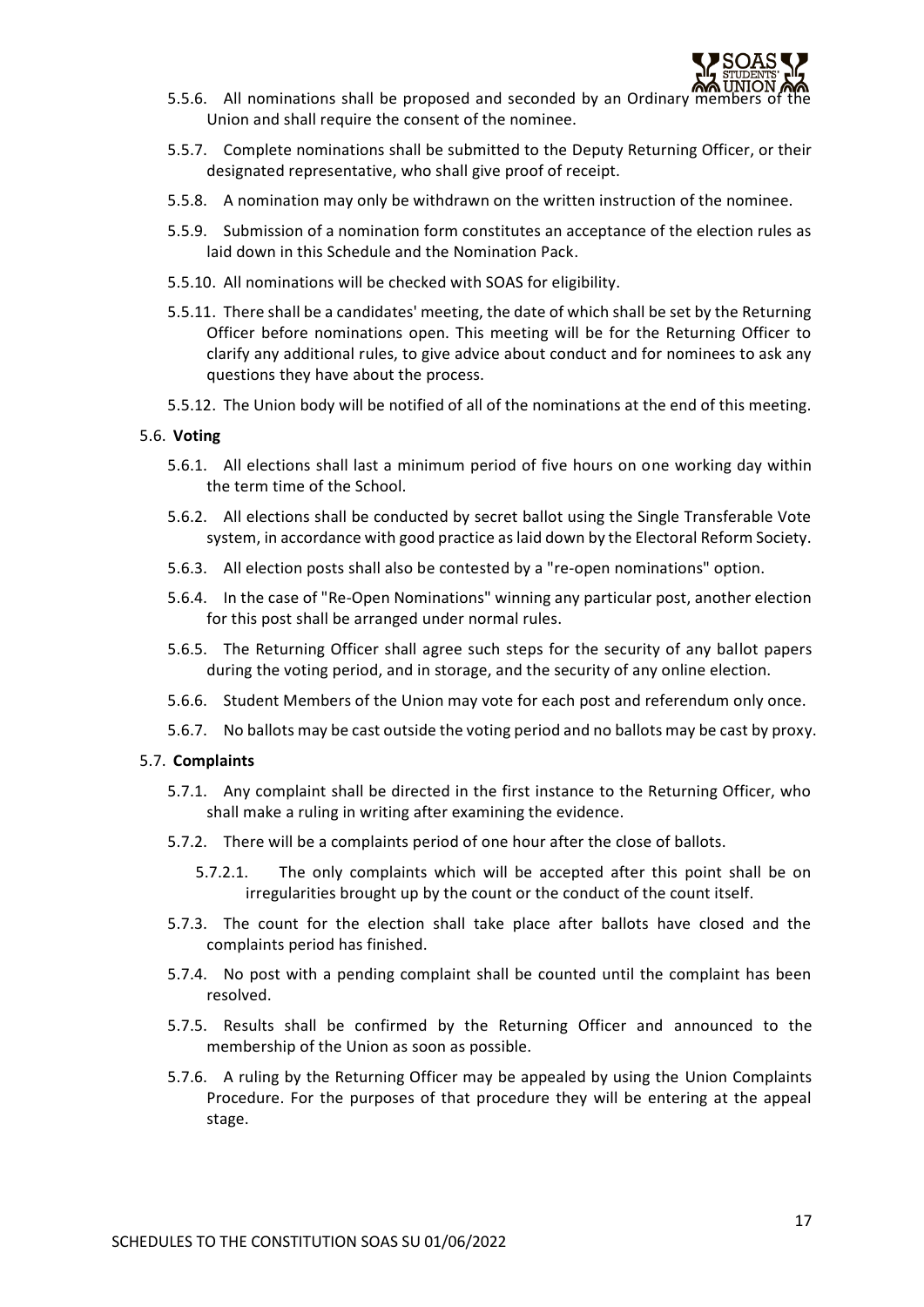

# <span id="page-18-0"></span>**6.** Ideas

*This Schedule describes the process and procedures for the Submission of student ideas*

- 6.1. Any member of the Union can submit an idea for change to the Students' Union at any time on matters relating to the student experience. This submission should be submitted using the online ideas system on the website.
- 6.2. The idea must have a title. The title of the idea must reflect the proposed changes.
- 6.3. Ideas submitted must state three things:
	- 6.3.1. Facts: What is the issue you're trying to address? What do we already know about this issue?
	- 6.3.2. Impact: How does this issue affect students, and in what way? Is it negative?
	- 6.3.3. Response: What would you like the students' union to do to address the issue? How do we need to take it forward?
- 6.4. Ideas must not be longer than 600 words. This word limit does not include the title.
- 6.5. Once submitted, the ideas will reviewed by the Sabbatical Officers to ensure the idea has not already been considered and/or if there are any significant legal or financial threats to the Students' Union. Once verified they will be published live on the Students' Union website for maximum of 1 month and Student Members will be able to vote for the idea.
	- 6.5.1.If it has been determined that the idea poses a legal or financial threat to the Union, then the extent of the threat will be investigated. During this investigation,the Union member who submitted the Idea will be given the option to:
		- 6.5.1.1. Change their Idea so that it is no longer acknowledged as a threat before it is published
		- 6.5.1.2. Withdraw their idea.
- 6.6. Once an Idea has reached at least 25 votes, it will be sent to one of these three Union Forums:
	- 6.6.1. Influencing SOAS for ideas that relate to the Institution and its provision
	- 6.6.2. SU Operations for ideas that relate to the services of the Union, including clubs, societies and commercial services.
	- 6.6.3. SU Campaigns for ideas that relate to the wider campaigning role of the Union and its membership, to influence the world beyond SOAS.
- 6.7. The forums will be a place for Student Membersto discuss and develop potential options and preferences, relating to Ideas, to be put forward to Preferendum, in line with the **Preferenda**  Schedule.
- 6.8. For their idea to be discussed the student who submitted it must:
	- 6.8.1.Still be a member of the Union at the date of the Union Forum at which it is proposed that their idea be discussed.
	- 6.8.2.Attend the Union Forum to explain their idea or, if they are unable to attend, nominate another member of the Union to speak on their behalf
- 6.9. If the student who proposed the idea notifies the Union that they cannot attend in advance of the relevant Union Forum and they're unable to nominate a spokesperson, then their idea will be deferred to the next Union Forum. If the student does not attend, nominate a spokesperson or notify the Union, before the relevant Union Forum, then their idea will be withdrawn.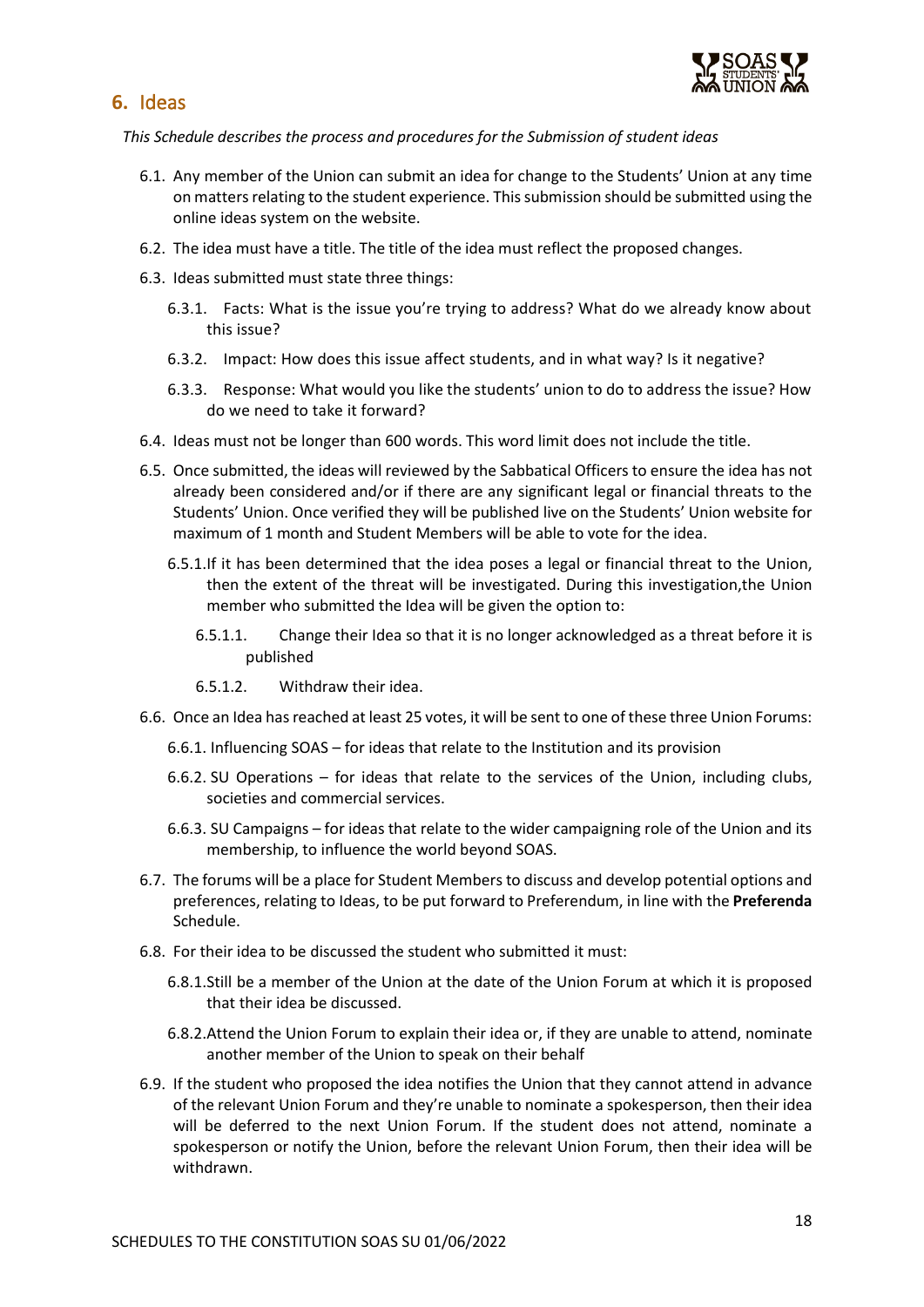

- 6.10. Ideas can be implemented, without advancing to a Union Forum and Preferendum, and be implemented if the Sabbatical Officers and the Chief Executive, agree unanimously that the proposal falls within the ordinary business of the Union and/or existing policy of the Union.
	- 6.10.1. In relation to those Ideas agreed to under **clause 6.10** of this Schedule, the proposer has the right to request their idea be heard at a Union Forum if they are unhappy with either progress or the way the idea is being implemented. This right can be exercised a minimum of three months after the idea was submitted.
- 6.11. No idea with materially the same content can be discussed at Union Forums twice in one academic year unless it has been deferred from a previous Union Forum.
- 6.12. Ideas that have not been discussed at a Union Forum by the end of term 3 will be discussed at a relevant forum in term 1 of the next academic year as long as the student who proposed the idea is still a member of the Union.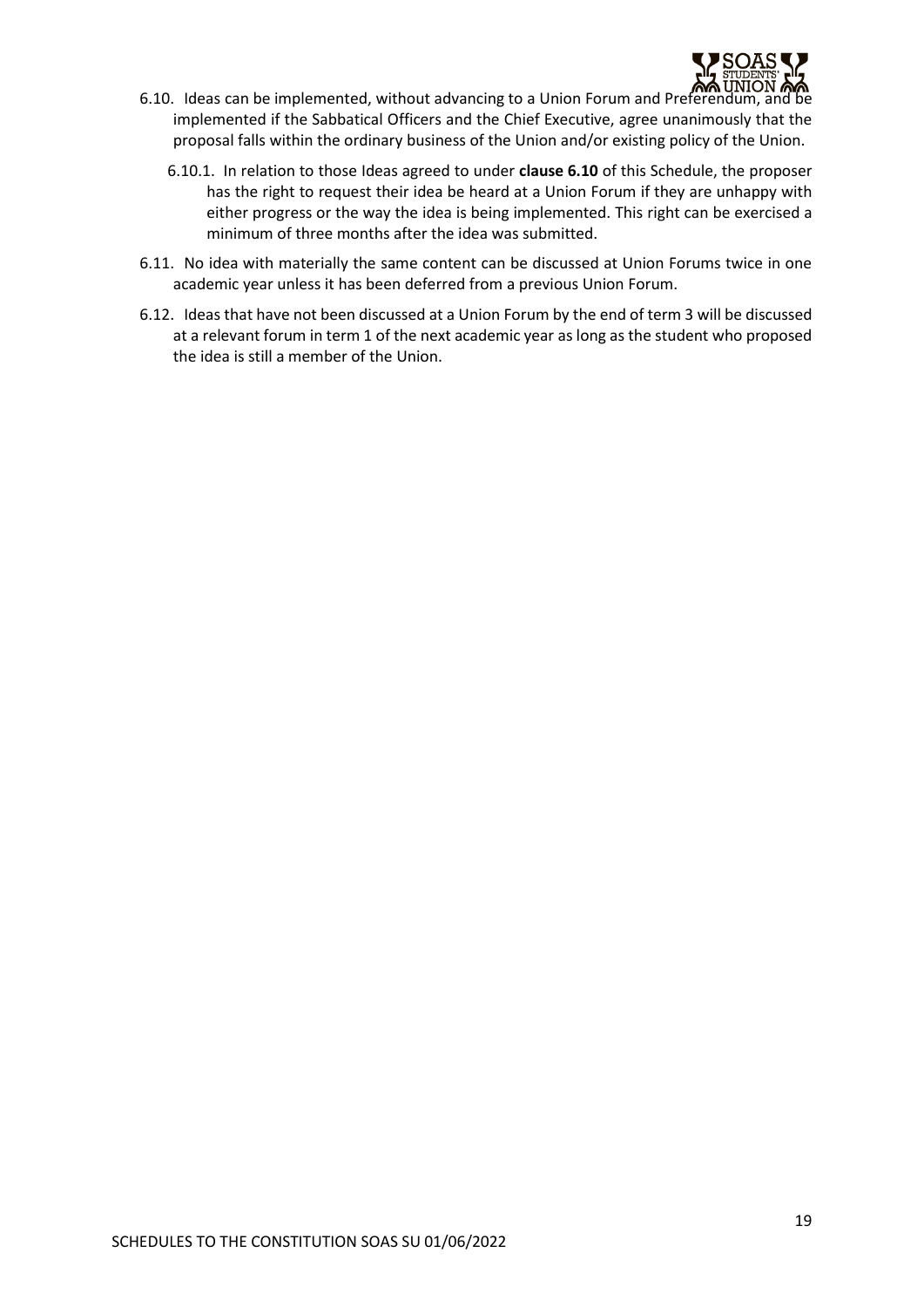

# <span id="page-20-0"></span>**7.** General Meetings

*This Schedule describes the process and procedures for General Meetings.*

- 7.1. 'General Meetings' of the Students' Union are described in **clauses 9.12 – 9.45** of the Constitution.
- 7.2. Decisions of a Student Members' Meeting that affect the responsibilities of the Trustee Board shall be implemented by the Trustee Board unless they conflict with their legal and financial responsibilities or those as set out in **clause 12.4** of the Constitution.

<span id="page-20-1"></span>Notice of Meetings

- 7.3. The Board of Trustees may call a Student Members' Meeting at any time.
- 7.4. The Board of Trustees shall call an Extraordinary General Meeting on receiving a secure petition, signed by at least 5% of Student Members having the right to attend and vote at General Meetings.
- 7.5. Notice of meetings shall be given via all reasonable channels, but shall as a minimum be advertised via the Union website, supported by social media and a notice in any all-student notifications.
- 7.6. General Meetings shall take place online. Notice of Student Members' Meetings shall include the time, date, and virtual link, the agenda and purpose of the meeting.
- 7.7. The agenda of the meetings shall include:
	- 7.7.1.In respect of an Annual General Meeting– minutes of the previous meeting, reports of the trustees, reports of the Union's finances, affiliations, motions for discussion, any other business.
	- 7.7.2.In respect of Extraordinary General Meetings, the motion for which the meeting has been called.
- 7.8. The deadline for submission of motions shall be noon three working days before the meeting. The motion submission window shall be publicised as widely as possible, at least five working days before the deadline.
- 7.9. The agenda, including motions in full, shall be publicised as widely as possible by 6PM three working days before.
- 7.10. All motions must be proposed and seconded by ordinary members of the Union (which includes Sabbatical and part-time Union Officers), in line with the writing guidelines on the 'how to write a motion' page on the Union website.
- 7.11. General Meetings may not take place during a University vacation.
- 7.12. At the start of virtual meetings, attendees must indicate by majority vote that they are satisfied with the meeting set-up and technology.
- 7.13. The organisation of the EGM shall be the responsibility of the Co–President Democracy & Education, or shall be arranged by the Union Executive Committee if the Co–President Democracy & Education is the cause of the meeting.
- 7.14. There will be a designated secretary of the EGM, who shall be a nominated member of Union staff. The secretary shall compile the agenda and papers for the EGM. The papers shall include the text of submitted motions. These shall be distributed in advance. The secretary will take minutes of the EGM. The secretary shall remain neutral and not be allowed to vote.
- 7.15. Minutes will be posted online within one week of the EGM and will be circulated to the student body, to be ratified at the next Board of Trustees.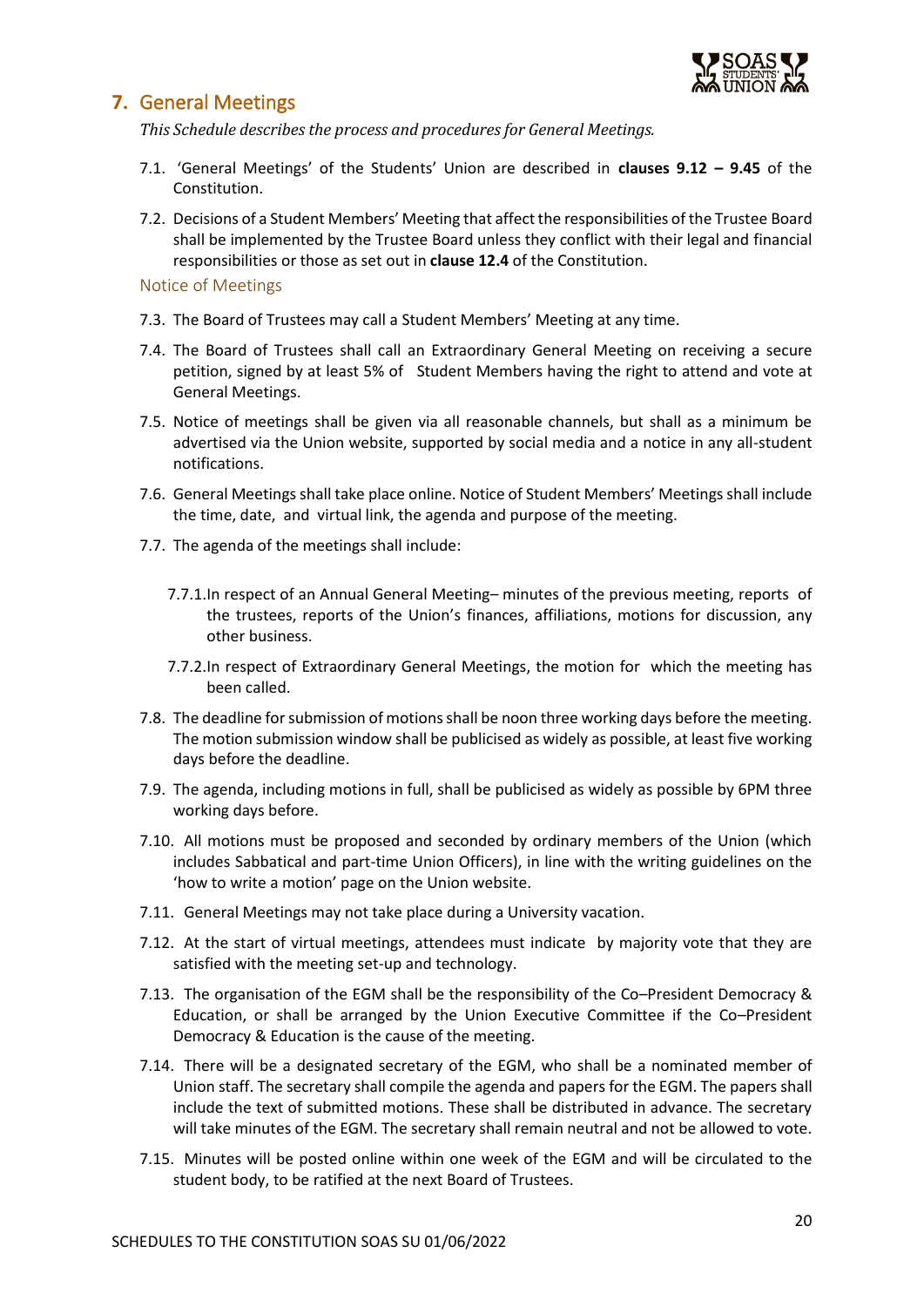

## <span id="page-21-0"></span>Chairing and Participation

- 7.16. The Co–President Democracy & Education shall act as Chair or, if inappropriate, a fellow sabbatical officer, executive committee member, or Student Member of the Union.
- 7.17. The Chair shall not preside over an issue in which they have a vested interest, and should immediately state if it is the case and pass the Chair role to the Deputy. The Vice Chair shall not preside over an issue in which they have a vested interest, and should immediately state if it is the case and pass the Vice Chair role to a nominated member of the Union, usually a fellow Sabbatical Officer or member of the Union.
- 7.18. The Chair and Vice Chair shall be responsible for the smooth and respectful running of the meeting and shall enable all opinions to be aired. In the event of any situation arising not being covered by meeting regulations, the Chair shall rule on the procedure to be adopted in that meeting.
- 7.19. Voting shall take place online, after the EGM has concluded. No decisions will be made at any EGM. The quorum for a vote arising from a EGM shall be 5% of Student Members, entitled to vote upon the business to be transacted.
- 7.20. The quorum for an EGM will be assessed at the point of online voting. If quorum is not met at the point of voting, the vote shall be deemed to fall.
- 7.21. Any member of the Union has the right to attend and speak at a EGM. Any non-member who wishes to attend and/or speak must inform the organiser beforehand who will obtain the permission of the Chair. Any member wishing to speak must raise their hand. The Chair of the meeting shall decide the order of speaking.
- 7.22. The agenda of meetings should consist of the following:
	- Welcome from the Chair
	- For an AGM, Ratifying the minutes of the previous meeting for accuracy
	- Debates on submitted motions
	- Debates on emergency motions
	- Any other business
- 7.23. Amendments to the running order may be requested by the EGM at any point and passed at the discretion of the Chair.
- 7.24. All debates on motions shall proceed as follows:
	- the motion proposer makes a speech
	- any amendments to the motion shall be raised (according to paragraph 10 below)
	- the Chair shall invite a speech against the debate
	- the Chair shall balance the number of speeches for and against the debate
	- the Chair shall invite any questions and statements relating to the debate and consider any new proposed amendments to the motion (according to paragraph 10 below)
	- the proposer of the motion shall have the right to sum up.
- 7.25. The Chair shall not vote unless in the case of a tie, in which they will cast the deciding vote.
- 7.26. Amendments to the motion shall proceed as follows:
	- any amendments to the motion shall be raised after the proposer has spoken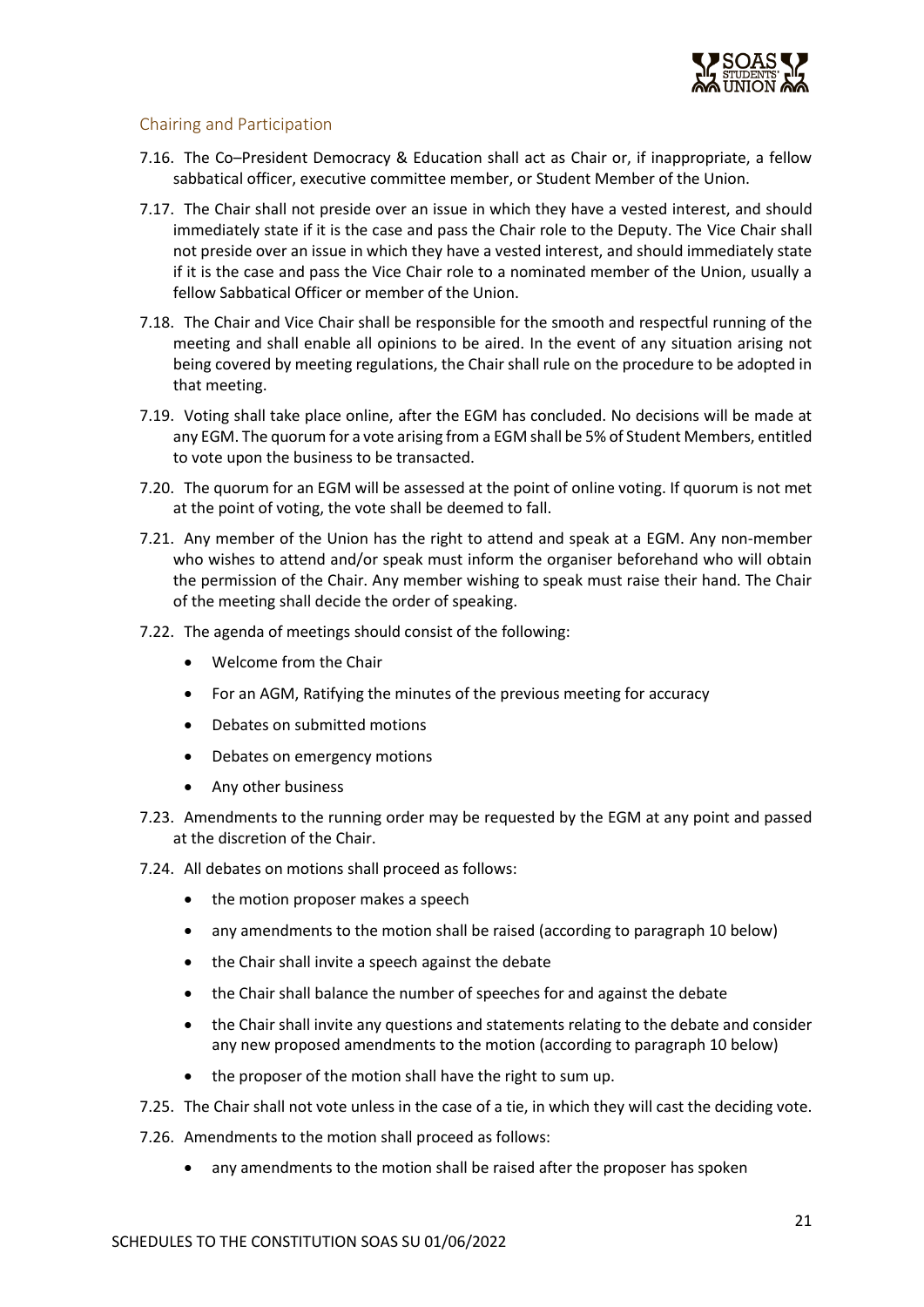

- the Chair shall invite and take a speech against the amendments
- the Chair shall balance the number of speeches for and against the amendments
- the Chair shall leave time for questions and statements before the vote
- Voting on amendments can take place by an online vote within the meeting using a method agreed to by the Chair.
- when all changes have been voted upon, the main motion shall be discussed.
- when all changes have been voted upon, the main motion shall be discussed.
- 7.27. Voting on the motion will be open for 24 hours from the end of the meeting.
- 7.28. A majority of one is required to pass a motion with the following exceptions:
	- motions of no confidence require a two-thirds majority vote
	- motions to amend the Constitution require a two-thirds majority vote
	- motions to suspend any section of the Constitution require a seven-eighths majority vote.
- 7.29. 12. Emergency motions may only be discussed at the discretion of the Chair. The motion shall be submitted in writing to the Chair before the start of the meeting, and ideally also as a digital copy to allow it to be viewed by every member.
- 7.30. 13. Procedural points relate to the conduct of the meeting and can be employed any member in attendance. The following procedural points may be used during debate and shall only apply to the motion under debate at the time.
- 7.31. Procedural points:
	- (a) that the meeting has no confidence in the Chair;
	- (b) that the ruling of the Chair be overturned;
	- (c) that the Chair make a ruling on the procedure or conduct of the meeting;
	- (d) that the motion be taken to a vote without further discussion;
	- (e) that the motion be dismissed;
	- (f) that the motion be referred to another (named) body;
	- (g) that the motion be taken in parts;
	- (h) a request for a Point of Order;
	- (i) a request for a Point of Information.
- 7.32. In the event of a procedural point 13(a) or 13(b) being proposed, the Chair will be replaced by the Deputy Chair.
- 7.33. In the case of 13(a), there shall be one speech for the procedural point and the challenged occupant shall have the right to reply immediately prior to the vote. In the case of 13(b), the challenged occupant may return to the Chair but must abide by the decision of the meeting upon the challenged ruling.
- 7.34. If members are unable to see, hear or require clarification this may be raised under procedural point 13(c), at which point the Chair shall make all appropriate possible steps to rectify this.
- 7.35. In the case of 13(d), being passed, no further discussion on this motion shall be permitted. If carried, the proposer of the motion shall immediately sum up and the motion shall then be put to the vote.
- 7.36. In the case of  $13(g)$ , being passed, a vote shall be taken on each individual resolution of the motion. The online vote shall split the motion up into its constituent resolutions,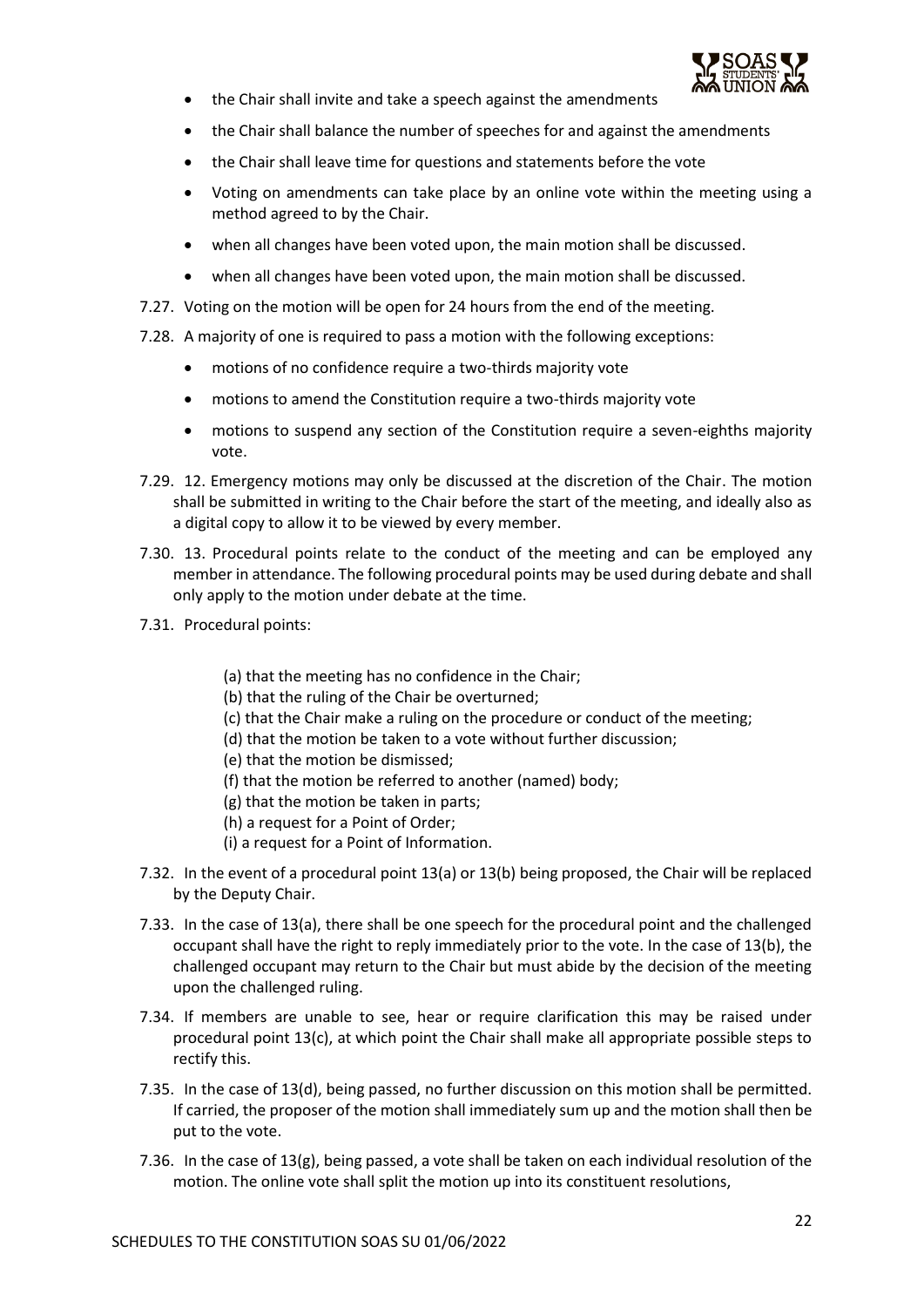

- 7.37. In the case of 13(h), a Point of Order shall be raised by a speaker requesting "a point of order". It must be framed as a question to the Chair, must relate specifically to the conduct of the debate at that time, must never refer to the subject matter under debate and must contain no argument.
- 7.38. In the case of 13(i), a Point of Information may be requested through the Chair by a call of "information". Points of Information must be phrased as a short question to the meeting, and must be used solely to seek or offer strictly information. They must not refer to matters of opinion.
- 7.39. At all times procedural points shall take precedence over all other business.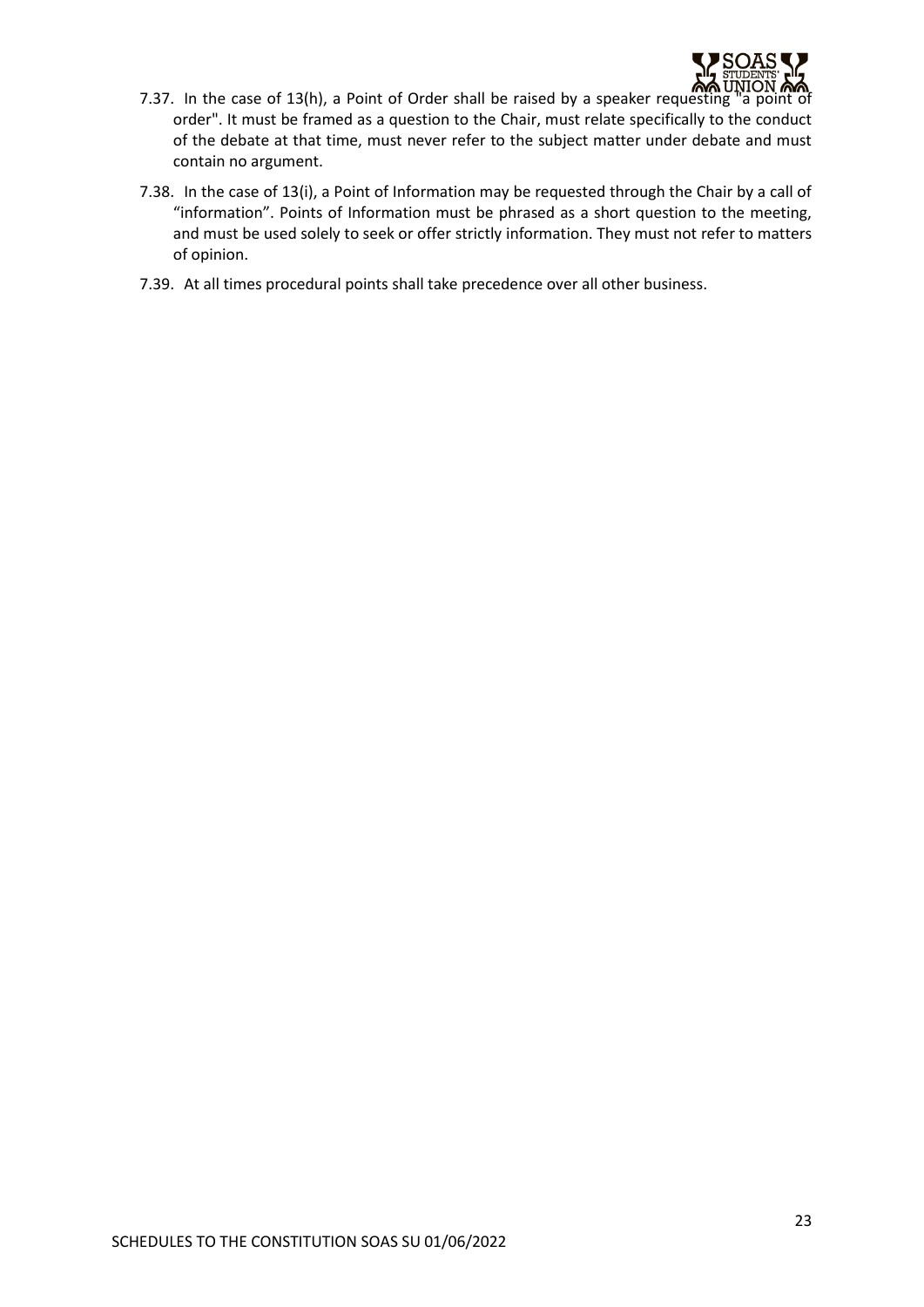<span id="page-24-0"></span>



*This Schedule describes the process and procedures for Union Preferenda and Referenda*

#### <span id="page-24-1"></span>Preferenda - General

- 8.1. **Clauses 9.2-9.6** of the Constitution set out the operation of Preferenda.
- 8.2. Preferenda voting shall take the form of a cross campus secret ballot in which all Student Members are asked to vote for options in order of preference, which shall be run in accordance with procedures for a Single Transferable Vote.
	- 8.2.1. There shall be three Preferenda events per year which shall be set by the three Union Forums.
	- 8.2.2. Additional Preferenda can be called by the Board of Trustees or by a Petition of Student Members instructing the Board of Trustees to call a Preferendum.
- 8.3. Unless stated otherwise in this Schedule, the procedure for Preferenda shall as far as possible follow the same procedural rules as for Union elections.
- 8.4. The process for Preferenda shall be overseen by the Deputy Returning Officer of the Union.

#### <span id="page-24-2"></span>Referenda - General

- 8.5. **Clauses 9.7 – 9.11** of the Constitution set out the operation of referenda.
- 8.6. Referenda voting shall take the form of a cross campus secret ballot in which all Full members are asked to vote either yes, no or abstain on an issue.
- 8.7. Unless stated otherwise in the Constitution and the Schedules, the procedure for Referenda shall as far as possible follow the same procedural rules as for Union elections.
- 8.8. The process for Referenda shall be overseen by the Returning Officer and Deputy Returning Officer of the Union.

#### <span id="page-24-3"></span>Notice and Timing

- 8.9. Referenda may only be called in term time and in accordance with the procedures as set out in **clauses 9.7 – 9.11** of the Constitution.
- 8.10. Unless in exceptional circumstances, the Referendum and/or Preferendum will be held on the next possible published Termly Preferendum or Referendum date.
	- 8.10.1. Exceptional circumstances are those in which it is considered essential by theTrustee Board to hold the vote without delay.
- 8.11. Notice of Referenda and/or Preferenda will be given a minimum of twelve (12) clear days in advance of the day of polling.
- 8.12. There must be a minimum of seven days for publicity of proposed referendum and/or preferendum (including via student media if possible) to give members the opportunity to take part in campaigns and to vote.

## <span id="page-24-4"></span>Proposals and Compositing

- 8.13. All proposals must include:
	- 8.13.1. The text of proposal
	- 8.13.2. Details of the proposer(s)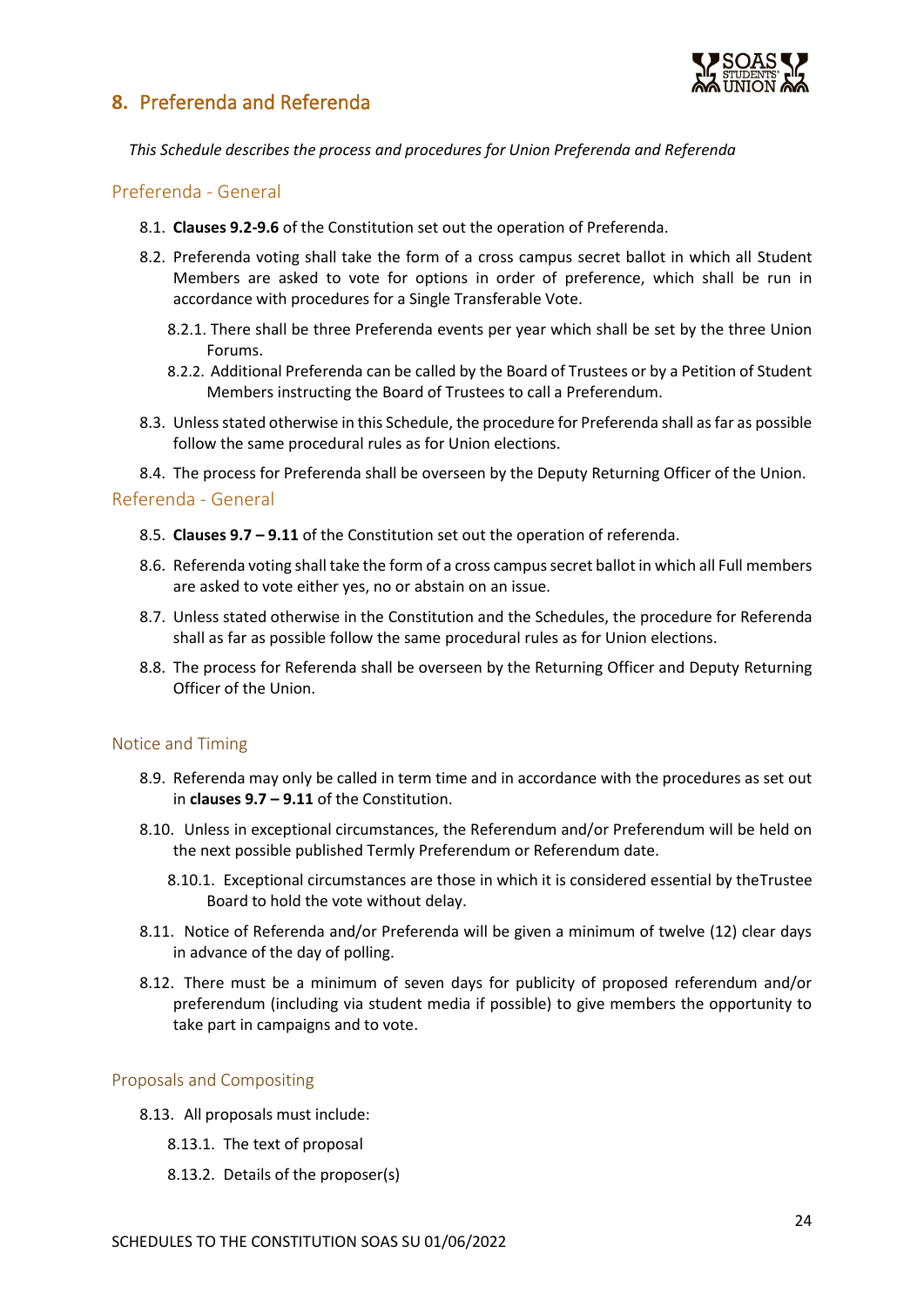

- 8.13.3. A statement detailing by which method it was supported by referenda/preferenda (by via a Union Forum, Petition, Student Members Meeting or Board of Trustees).
- 8.13.4. A date, or dates, upon which clauses would be implemented
- 8.13.5. If supported by secure petition, this must also be submitted.
- 8.14. The Governance Sub-Committee, in conjunction with the Returning Officer (or their appointednominee), shall have the permanent delegated power from the Board of Trustees to:
	- 8.14.1. Consider proposals submitted for referenda/preferenda to ensure they meet the eligibility requirements;
	- 8.14.2. Decide on the background information which should be provided to voters.
	- 8.14.3. Decide upon a final wording for the proposals to be put to the referenda/preferenda to ensure that no question is likely to be misunderstood by voters or open to more than one interpretation.
- 8.15. Once submitted to referenda/preferenda proposals cannot be changed and can only be withdrawn by the proposer.
- 8.16. Governance Sub-Committee will ensure that a Referenda/Preferenda Campaign manifesto booklet is produced and distribute copies widely as soon as is practicable.
- 8.17. The timeline for preferenda and referenda shall be:
	- 8.17.1. For termly preferenda:
		- 8.17.1.1. Student Ideas are reviewed by the sabbatical team and forwarded to Union Forums;
		- 8.17.1.2. Union Forums debate ideas to be proposed to Governance Sub-Committee;
	- 8.17.2. Proposals submitted to Governance Sub-Committee;
	- 8.17.3. Governance Sub-Committee meets to consider the proposals, including meeting with the Returning officer, assessing risk and working with the proposers to clarify what will be proposed to the membership;
	- 8.17.4. Consider whether a period of amendments from the membership should be set aside;
	- 8.17.5. Finalise the proposals with the proposer;
	- 8.17.6. Set the referenda/preferenda question
	- 8.17.7. Formally give notice of the referenda/preferenda with the question and any background information.

#### <span id="page-25-0"></span>**Campaigning**

- 8.18. Campaigning for or against individual ideas must be conducted in accordance with the campaign rules as outlined by Governance Sub-Committee.
- 8.19. Anyone who campaigns for or against an option in a question shall be deemed to be part of that Campaign Group, and shall be bound by the Constitution and Schedules of the Union.
- 8.20. Each Campaign Group shall submit a manifesto in the form requested by Governance Sub-Committee.
- 8.21. Student Media Groups shall ensure that they give impartial coverage of referenda and preferenda.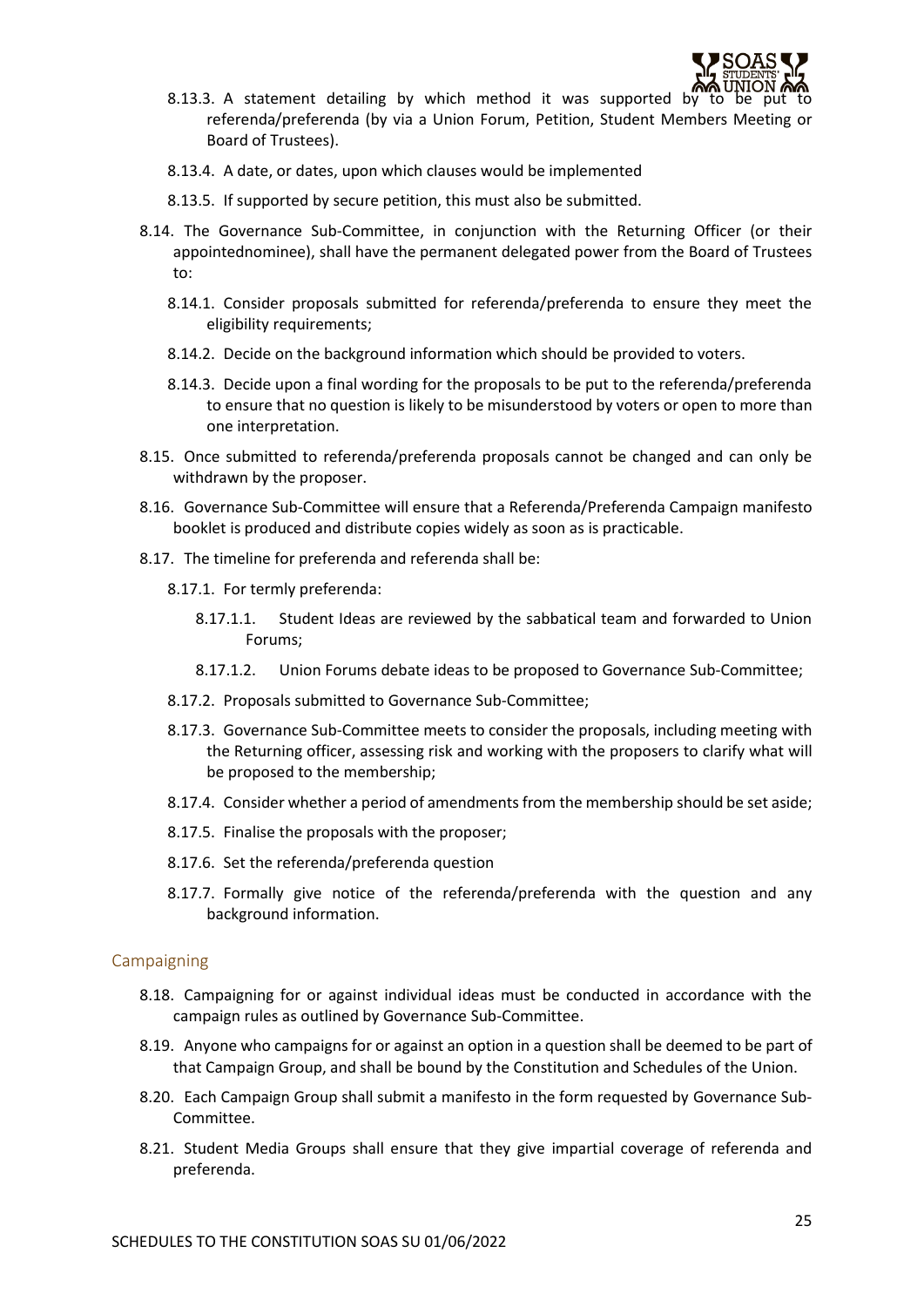

#### <span id="page-26-0"></span>Debate

- 8.22. Provisions must be made for members to debate referenda. This will be hosted online and will be conducted in accordance with procedures set out by the Governance Sub-Committee.
- 8.23. A chair for debates shall be appointed from within the Governance Sub-Committee.

#### <span id="page-26-1"></span>Voting

- 8.24. For referenda the ballot shall contain the question as specified and the facility for members to vote for, against or in abstention.
- 8.25. A resolution may only be passed by Referendum if it meets the quorum of 5% of eligible Student Members a simple majority of the votes cast are in favour of the resolution. The following thresholds apply:
	- 8.25.1. Ordinary motions shall pass by simple majority
	- 8.25.2. motions of no confidence require a two-thirds majority vote
	- 8.25.3. motions to amend the Constitution require a two-thirds majority vote
- 8.26. For preferenda, there shall be a quorum of 50 eligible Student Members.

#### <span id="page-26-2"></span>**Complaints**

- 8.27. Any complaints concerning the conduct of a preferendum or referendum must be submitted in writing to the Deputy Returning Officer, within 1 working day of the posting of the result and will be dealt with in accordance with the procedure for election complaints and appeals as laid out in the **Complaints** Schedule.
- 8.28. Referenda/Preferenda outcomes will be referred to the Board of Trustees, who will be responsible for co-ordinating the process for the implementation of approved Ideas.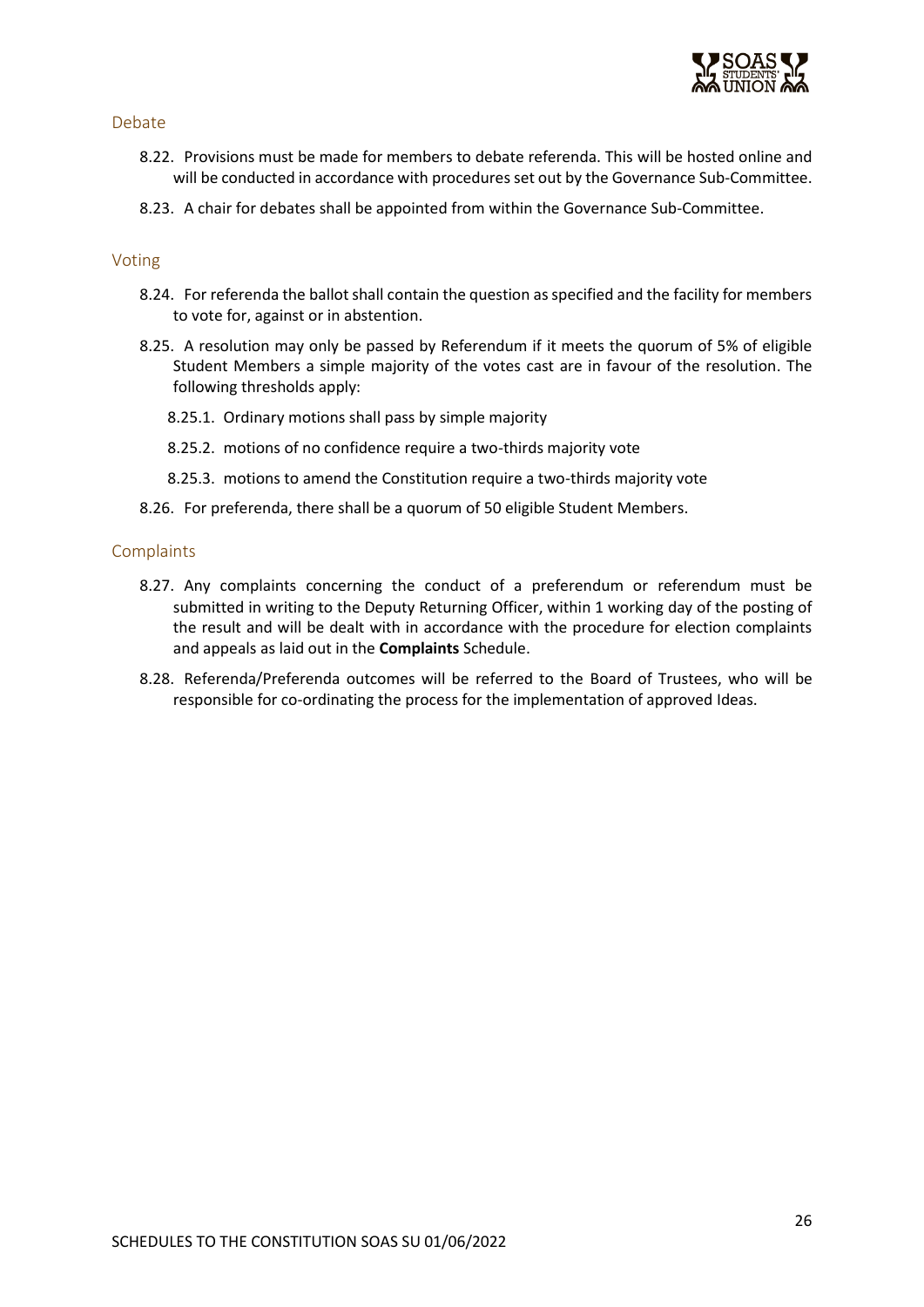

# <span id="page-27-0"></span>**9.** Petitions

*This Schedule describes the process and procedures for Student Petitions*

- 9.1. A petition can be requested by any Student Member who wants to trigger a referenda on any of the following:
	- 9.1.1. A motion to vote on an issue;
	- 9.1.2. A motion to set a policy;
	- 9.1.3. A motion of no confidence in any Trustee by the Student Members via a referendum;
	- 9.1.4. A motion to amend the Schedules of the Constitution;
	- 9.1.5. A motion to amend the Constitution.
- 9.2. A petition may also be requested by any Student Member who wants to trigger an Extraordinary General Meeting on any of the following:
	- 9.2.1.A motion to vote on an issue;
	- 9.2.2.A motion to set a policy;

.

- 9.2.3.A motion to amend the Schedules of the Constitution;
- 9.2.4. A motion to amend the Constitution.
- 9.3. A request for a petition can be made at any point to the Students' Union. The Students' Union, subject to undertaking legal checks, will ensure the petition is open and available to sign by members within three working days. A petition will close at the same time, on the same day that it opened exactly one week later.
- 9.4. A request for a petition must include the reason for: calling the vote of no confidence and/or the question to be posed to students for an issues-based referendum and/or a full copy of the proposed policy position. Further advice can be obtained from the staff or sabbatical teams in the Students' Union.
- 9.5. Once a petition reaches 5% of the Student Members' signatures it will instruct the Board of Trustees to make appropriate arrangements for the meeting or vote in question, in accordance with the **Preferenda and Referenda** Schedule.
- 9.6. The Returning Officer and/or the Deputy Returning Officer will seek to ensure that Petitions are accessible for all members of the Union to sign.
- 9.7. Members may campaign to encourage other students to sign the petition. This campaigning must be conducted in accordance with the campaign rules outlined in the **Democracy and Elections** Schedule. Therefore, campaigning may only commence once the campaigner has been briefed on the campaign rules.
- 9.8. When the petition closes the Returning Officer and/or Deputy Returning Officer will confirm the total number of students who have signed the petition. If duplicate or invalid student numbers or names are discovered, then they shall be removed and discounted from the petition.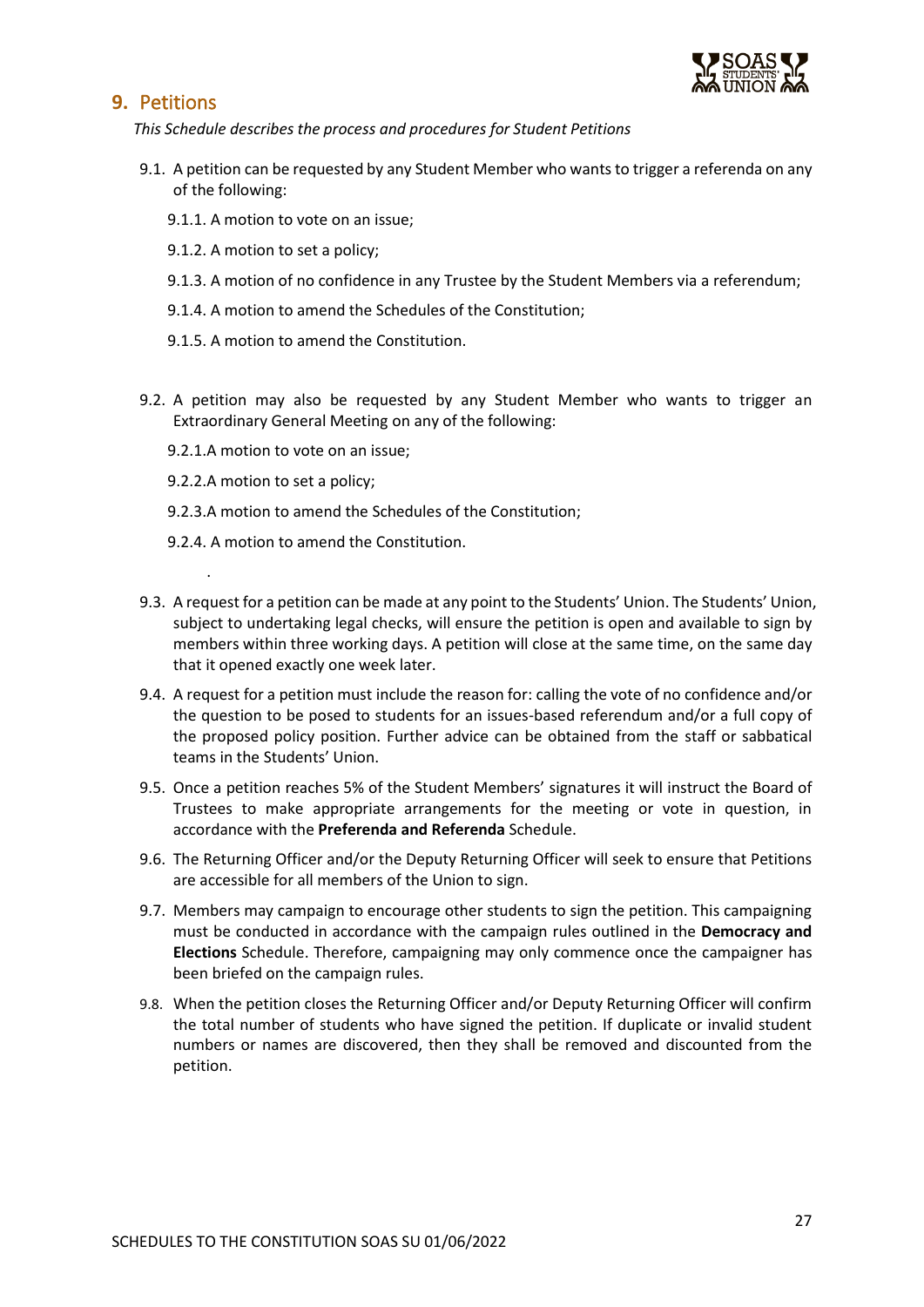

# <span id="page-28-0"></span>**10.**Sports and Societies

*This Schedule outlines the procedures for Sports Clubs and Societies.*

- 10.1. Any sixteen ordinary members of the Union may establish a sports club or society to pursue the interests of those students, as long as those interests do not conflict with the law or the Union Constitution.
- 10.2. Membership of all sports clubs and societies shall be open to all members of the Union, as defined in the Constitution, without restriction.
- 10.3. Membership of clubs and societies may be open to other persons at the discretion of the club's or society's officers, but the total number of non-members shall not exceed 20% of the total membership.
- 10.4. Only current ordinary members may be officers of Union clubs and societies.
- 10.5. The Co-President Activities and Events shall give advice and rulings on organisational, financial and other matters, as appropriate. In particular, if there is a complaint against a sports club or society, it shall be handled in the first instance by the Co-President Activities and Events.
- 10.6. All sports clubs and societies shall adopt and abide by the following, ratified by the Co-President Sports & Societies:
	- 10.6.1. a constitution which should include rules for election of officers and the democratic structure of the society
	- 10.6.2. at least three officers designated responsible for that society
		- **President**
		- **Secretary**
		- **Treasurer**
		- 10.6.2.1. There shall be a designated Welfare Officer of every society, who shall be a member of the Welfare Forum.
	- 10.6.3. a signed financial indemnity form which shall state that the officers shall be responsible for the sports club's or society's own finances and may not draw on Union finances without express permission
	- 10.6.4. a membership list which has at least sixteen signatories of ordinary members.
- 10.7. The Union shall only financially support recognised societies. There shall be a minimum budget provided by the Union to all recognised societies.
	- 10.7.1. This minimum budget will be reviewed on a yearly and ongoing basis.
- 10.8. Additional funding shall be available to all societies under the following rules:
	- 10.8.1. the society shall submit a proposed budget by the deadline advertised by the Co-President Activities and Events
	- 10.8.2. the Co-President Activities and Events shall consider all the budget applications together to distribute the available funds. The criteria used shall weigh the reasonableness of the bids, societies' size, history and activity and any other relevant factors. This draft budget shall then be presented to the Societies Presidents Forum and the Sports Forum for discussion, and ratified by the Board of Trustees or one of its subcommittees.
	- 10.8.3. there shall be two funding rounds a year, one in the first term and one in the second term.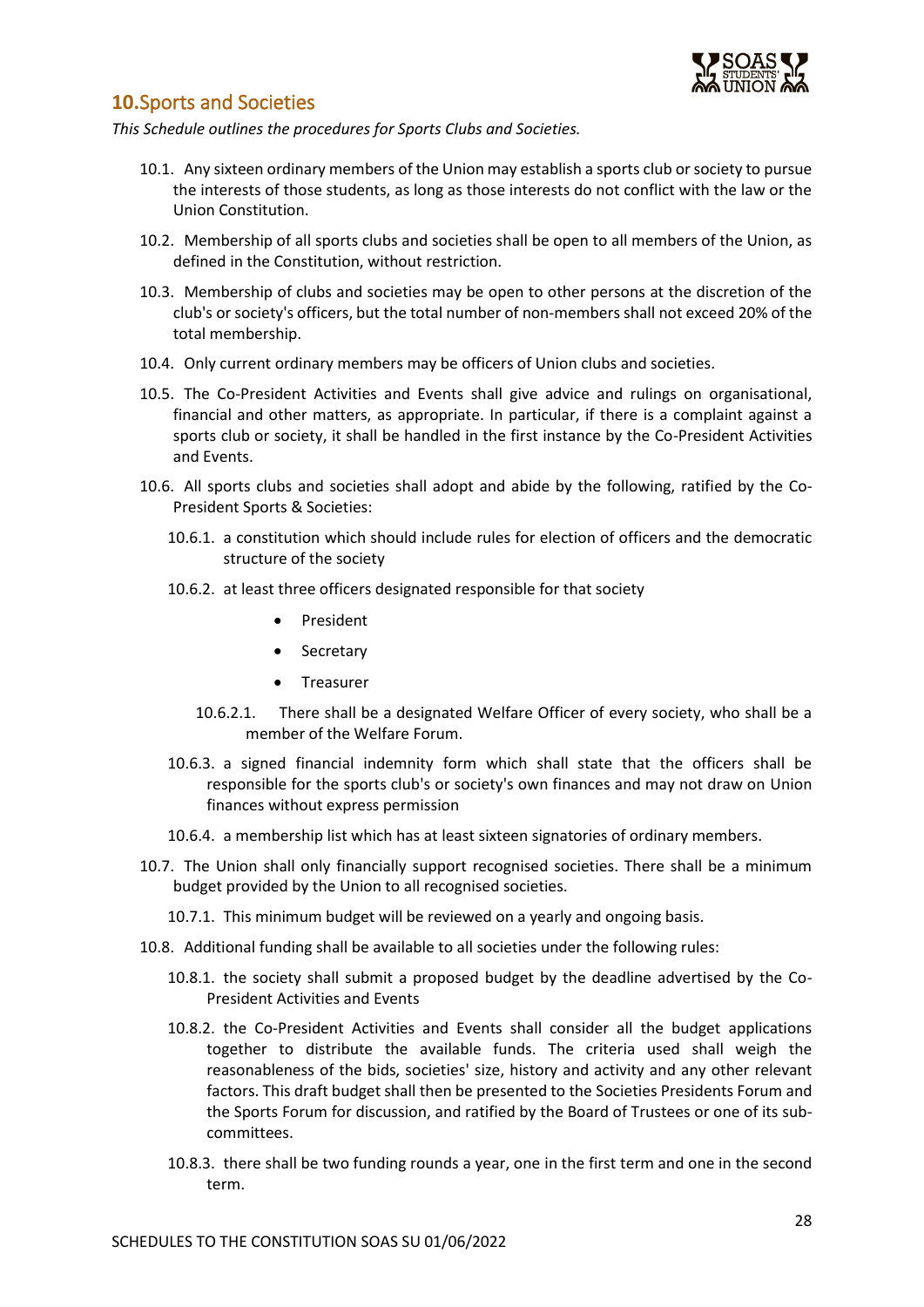

10.9. Societies may access their budget by reimbursement only. No money shall be given directly to societies and any budget unspent by the end of the financial year shall revert to the Union.

10.9.1. Authorised purchases may be conducted through the Union via the Finance Manager.

- 10.10.Societies may make direct applications to get extraordinary funding. However, the total granted may never exceed twice the maximum society budget.
- 10.11.At least once a term, the Co-President Activities and Events shall convene meetings of:
	- 10.11.1. The Societies Presidents Forum;
	- 10.11.2. The Sports Forum.
- 10.12.The Co-President Activities and Eventsshall produce a Sports and Societies Handbook which shall include this Constitution and Schedules, instructions for room bookings, health and safety information and any other information to help sports clubs and societies in their operation.
- 10.13.The Co-President Activities and Events shall maintain and update a contact list for all sports clubs and societies which shall be available to all students and publicised as widely as possible.
- 10.14.All society funds shall be kept within the Students' Union, including any grant funding or fundraising proceeds.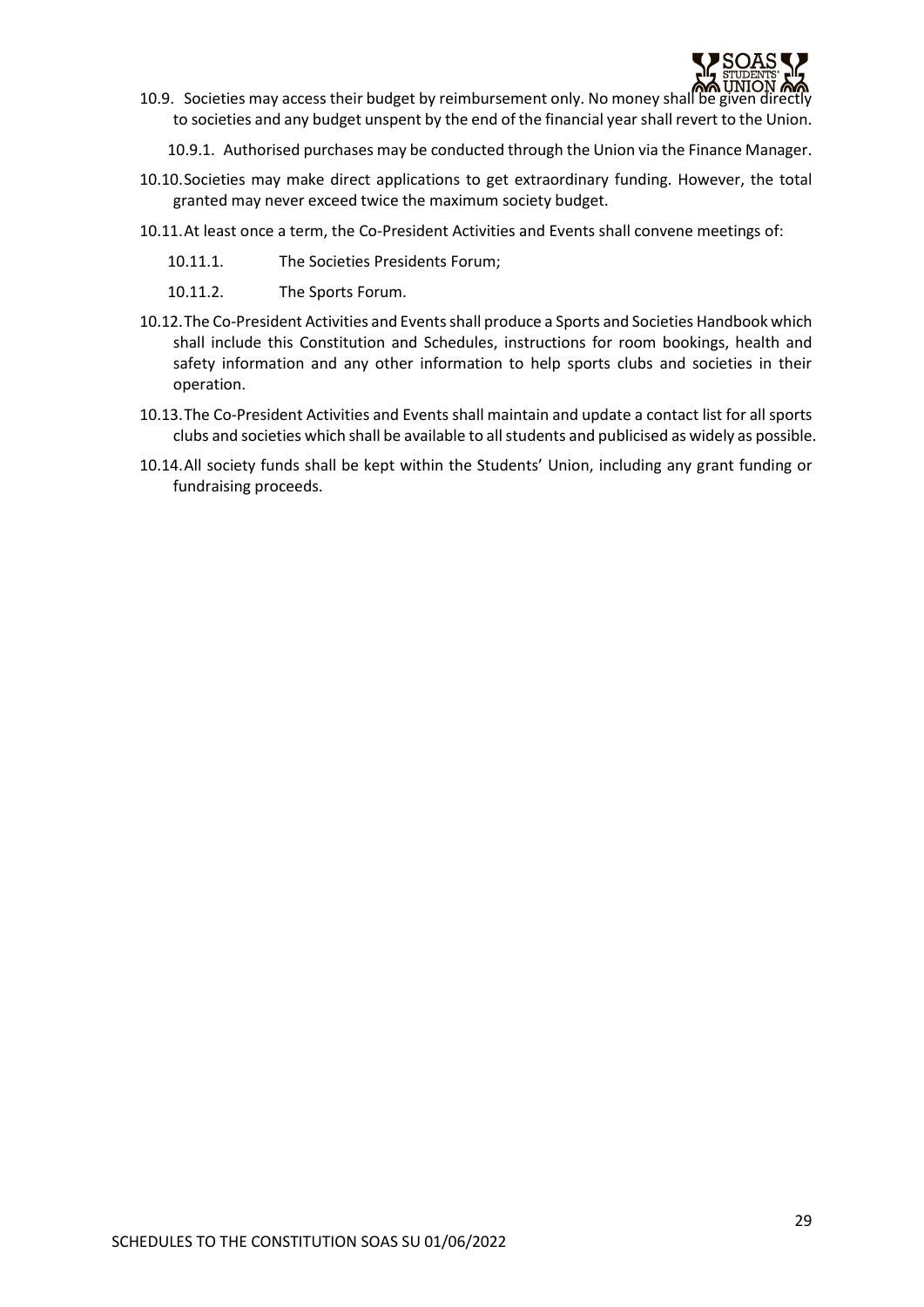

# <span id="page-30-0"></span>**11.**Communications and Media

- 11.1. This Schedule shall apply to all media projects run by the Union, including those run by constituent societies. The definition of media shall be all projects whose stated aim is to communicate to a greater audience items of a journalistic, factual or editorial nature and shall include student newspapers, magazines, websites, radio and television projects but not necessarily limited to this description.
- 11.2. All media projects shall have an editorial committee under a named editor who shall operate under the rules of Union committees. It shall be the responsibility of the editor to carry out the recommendations of the editorial committee and to abide by this Schedule. The Co-President Activities and Eventsshall be a member of all editorial committees in the Union.
- 11.3. The editor shall be aware of and abide by the laws of libel and slander in the running of media projects.
	- 11.3.1. For printed media, each edition shall be legally checked by the Union CEO.
- 11.4. The editor shall ensure that the principles of freedom of speech and the Union's Equality and Diversity Policy are followed in the media project and shall ensure that there is an adequate right to reply on any issue where possible for all Union members. Where this is not possible, the editor shall discuss with the Co-President Activities and Events alternative methods of allowing a right to reply.
- 11.5. All media projects shall have a clear procedure to investigate claims of factual error. In the case that such a claim is upheld, those responsible shall apologise in a manner proportionate to the error.
- 11.6. With the exception of media projects run directly by the Union, all media projects shall be run by societies and shall be subject to the rules laid out in the **Sports and Societies** Schedule.
- 11.7. All media projects run by societies shall remain editorially independent from the Union, and the Union may only intervene editorially to ensure that a Society's rules and the Union's Constitution are being followed. Any claims for funding shall be considered on the basis of the project and not on any editorial basis.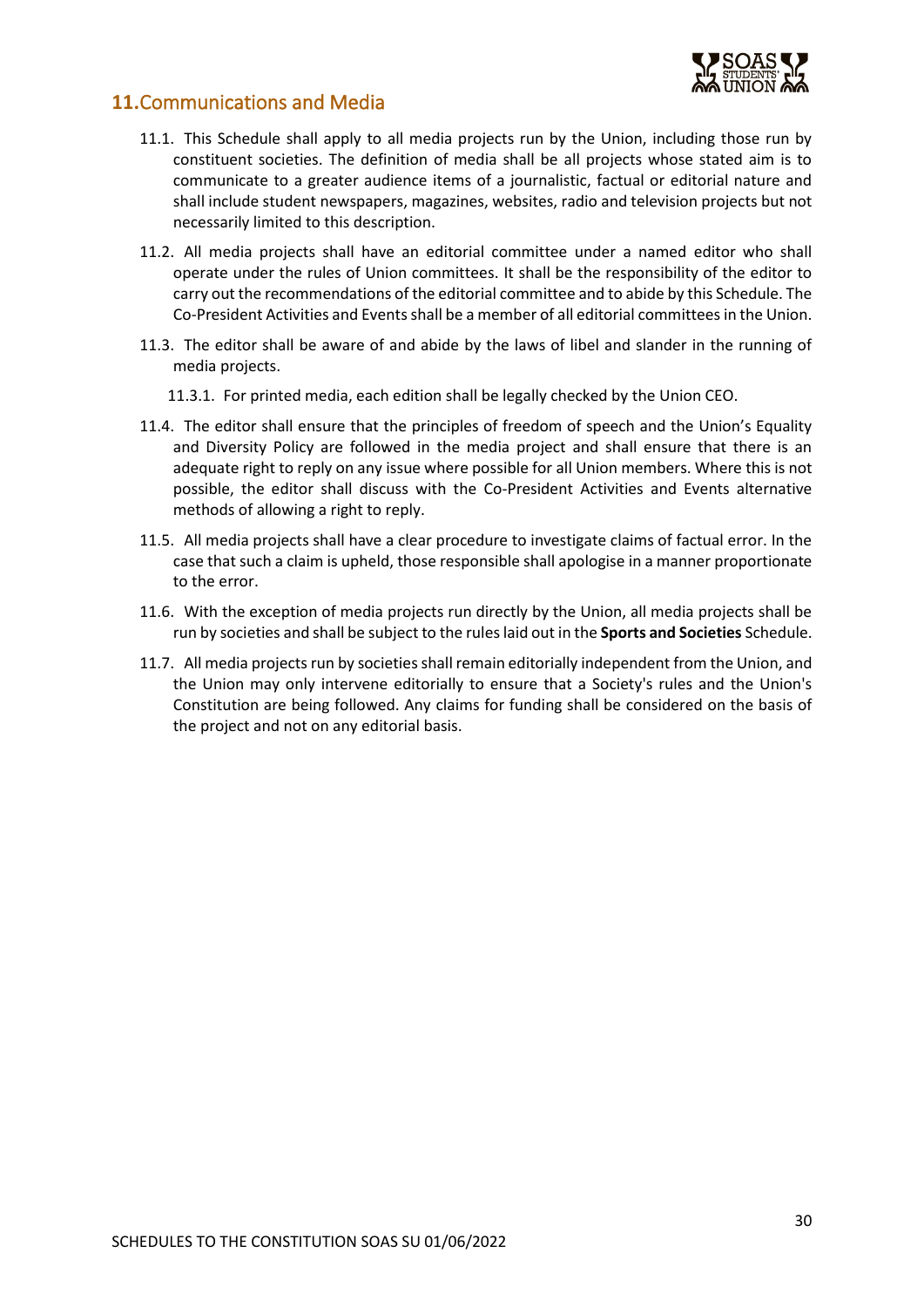

# <span id="page-31-0"></span>**12.**Complaints Procedure

- 12.1. This procedure is available to any member of the Union or opted-out student wishing to make a complaint or lodge a grievance against the Union, or the Union Executive Committee or any member thereof (including one of the Sabbatical Officers), or against any organisation within the Union (such as a club or society), or against any member of the Union. This shall include any complaint arising from the Union election procedure, and any complaint invoking equal opportunities and freedom of speech, as laid down in the Union's Equality and Diversity Policy.
- 12.2. Complaints brought shall be within the limits of the services and benefits available to each specific category of membership.
- 12.3. If any complaint is discovered to be mischievous or vexatious, it will be dealt with summarily, and the Union's Disciplinary Procedure may be invoked.

#### *Informal stage*

12.4. If a member wishes to make a complaint, s/he shall initiate the informal stage by taking all reasonable steps first to resolve the matter informally, amicably and quickly - either in person or in writing – by raising and discussing the matter with the party/parties concerned. If this fails or is impracticable, the complainant may invoke the formal procedure which shall not be invoked more than one month after the complainant initiated the informal stage.

#### *Formal stage*

- 12.5. The formal stage should normally be concluded within four months (including the informal stage) of the matter giving rise to the informal stage of the complaint. Additional time is permitted for the appeal procedure (see below).
- 12.6. When the procedure in **11.4** above is deemed by the complainant to have failed or to be impracticable, the complainant shall be able to submit a **Stage One Formal Complaint, by**  addressing the complaint in writing to one of the Sabbatical Officers, except in the case of a complaint against the election procedure, where the complaint shall in the first instance be directed to the Returning Officer who shall then follow this Complaints Procedure.
- 12.7. If the complaint is against a Sabbatical Officer or the Returning Officer, the complaint shall be submitted in writing to one of the other Sabbatical Officers. The Sabbatical or Returning Officer shall be deemed 'the Investigating Officer' for the purposes of this stage of the procedure.
- 12.8. The Investigating Officer shall initially personally investigate the matter, shall endeavour to resolve the matter to the satisfaction of all parties and shall inform all parties in writing of any action proposed. If the action proposed fails to satisfy the complainant, the Investigating Officer shall take the matter further as follows.
- 12.9. Where the procedures set out so far fail to satisfy the complainant, or where the matter is in any case deemed sufficiently serious by the Investigating Officer to merit more formal consideration, the written complaint shall be considered a **Stage Two Formal Complaint** and be taken forward as follows:
	- 12.9.1. The Investigating Officer shall call upon an appointed Investigating Trustee to convene and chair a panel to investigate the complaint.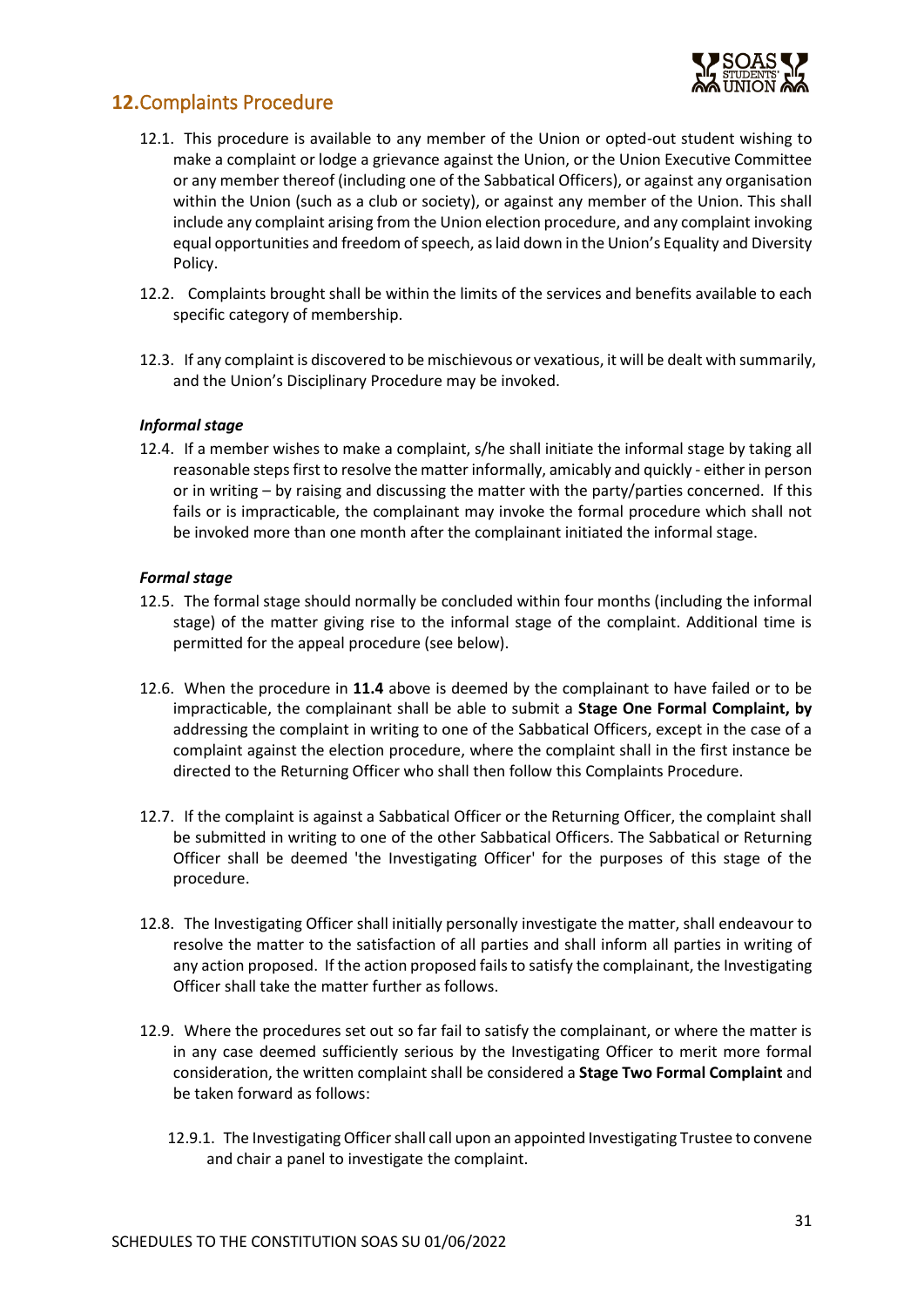

- 12.9.2. The Investigating Trustee shall select two other members of the pane regard for diversity in the panel's membership), one of whom shall be a Sabbatical Officer of another college or university, and one of whom shall be an Student Member of the Union.
- 12.9.3. If the Investigating Trustee is deemed not appropriate, given the matter in hand, the Board shall designate a replacement Chair for this panel.
- 12.9.4. If no Board Chair is suitable, a Chair of this investigation shall be brought in from another students' union.
- 12.10.The Chair of the panel shall inform in writing all parties about the complaint, shall copy to all parties the written complaint, and any action proposed at earlier stages, shall detail to all parties the composition of the panel and the procedure to be followed for the formal hearing of the case.
- 12.11.The formal hearing shall take place within fifteen working days of the Chair being asked to convene a panel. If necessary, more time shall be granted with the written agreement of all parties involved.
- 12.12.All parties shall be allowed to represent their case.
- 12.13.The complainant can choose to be accompanied by a friend, in support but who should not usually speak, unless invited to do so by the Chair. The Chair may seek expert advice where necessary.
- 12.14.The panel shall aim to reach a unanimous decision but in the case of disagreement amongst the members of the panel, a two to one majority shall decide. This shall be noted in the report of the meeting which shall be written up and made available to all parties concerned, and copied to relevant Union and School officers and staff, within five working days of the end of this procedure.
- 12.15.The panel shall endeavour to complete its proceedings and issue its report within twenty working days of the referral by the Investigating Officer. More time may be granted with the agreement of all parties involved.

#### *Appeal procedure*

- 12.16.If the complainant remains dissatisfied, after all informal and formal Union procedures have been exhausted, they may appeal to the Governing Body through the office of the Clerk to the Governing Body, if they consider that they have cause for appeal against the above panel's decision.
	- 12.16.1. Any appeal must be made in writing within fifteen working days of the Union panel's notification of its decision.
	- 12.16.2. The appeal shall be addressed confidentially to the Clerk to the Governing Body. The appeal should detail the procedures followed to date, enclosing the necessary papers, and must give the precise grounds for appeal.
- 12.17.The Governing Body shall appoint annually an 'independent person' (as required by the Education Act 1994) to investigate appeals.
	- 12.17.1. The independent person shall take all reasonable steps to resolve the dispute, examining all written documentation as appropriate and consulting parties as necessary.
	- 12.17.2. The independent person has discretion, within the law and the rules of natural justice, to conduct the procedure as they think fit.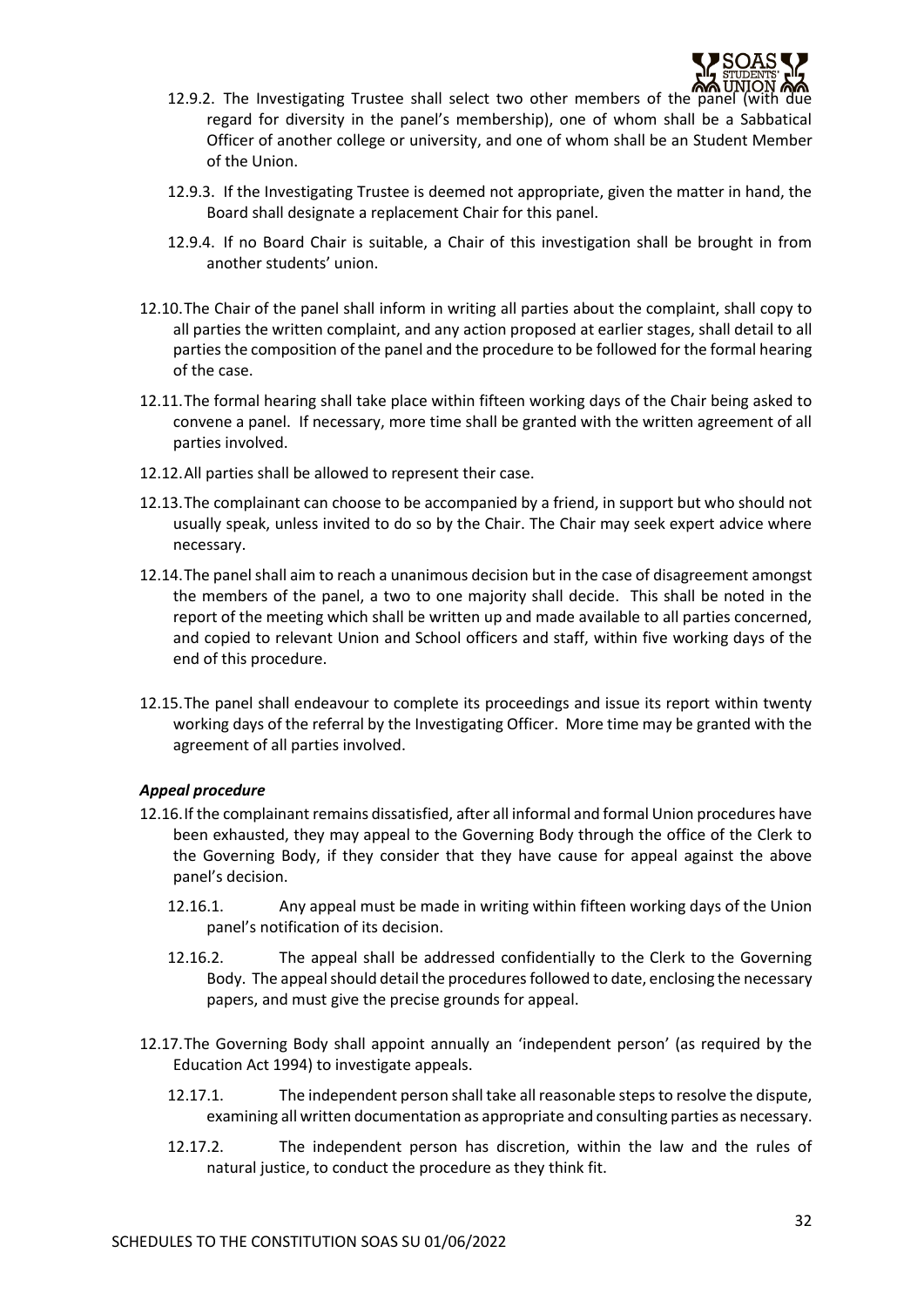

12.17.3. The decision of the independent person shall be reported in writing to all parties within one month, that is twenty working days from the date the matter was referred to them, and this shall constitute the final stage of the Union's procedure.

#### **Removal of a Trustee**

- 12.18.For appeals against a decision to remove a trustee, a Charity Trustee removed from office in accordance with **clause 11.23** of the Constitution will only be entitled to appeal the decision of remove them to an Appeal Body within 14 days of the resolution.
- 12.19.The Appeal Body will be made up of the following persons:
	- 12.19.1. One member of the SOAS Trustee Board;
	- 12.19.2. One member of the Executive Committee; and
	- 12.19.3. One external member
- 12.20.The members of the Appeal Body must not have had any involvement in the original decision to remove the Charity Trustee
- 12.21.The process shall follow that of a **Stage Two Formal Complaint**, using, in the first instance, the Appeal Body detailed in **12.19** and the processes detailed in **12.9-12.17** of this Schedule.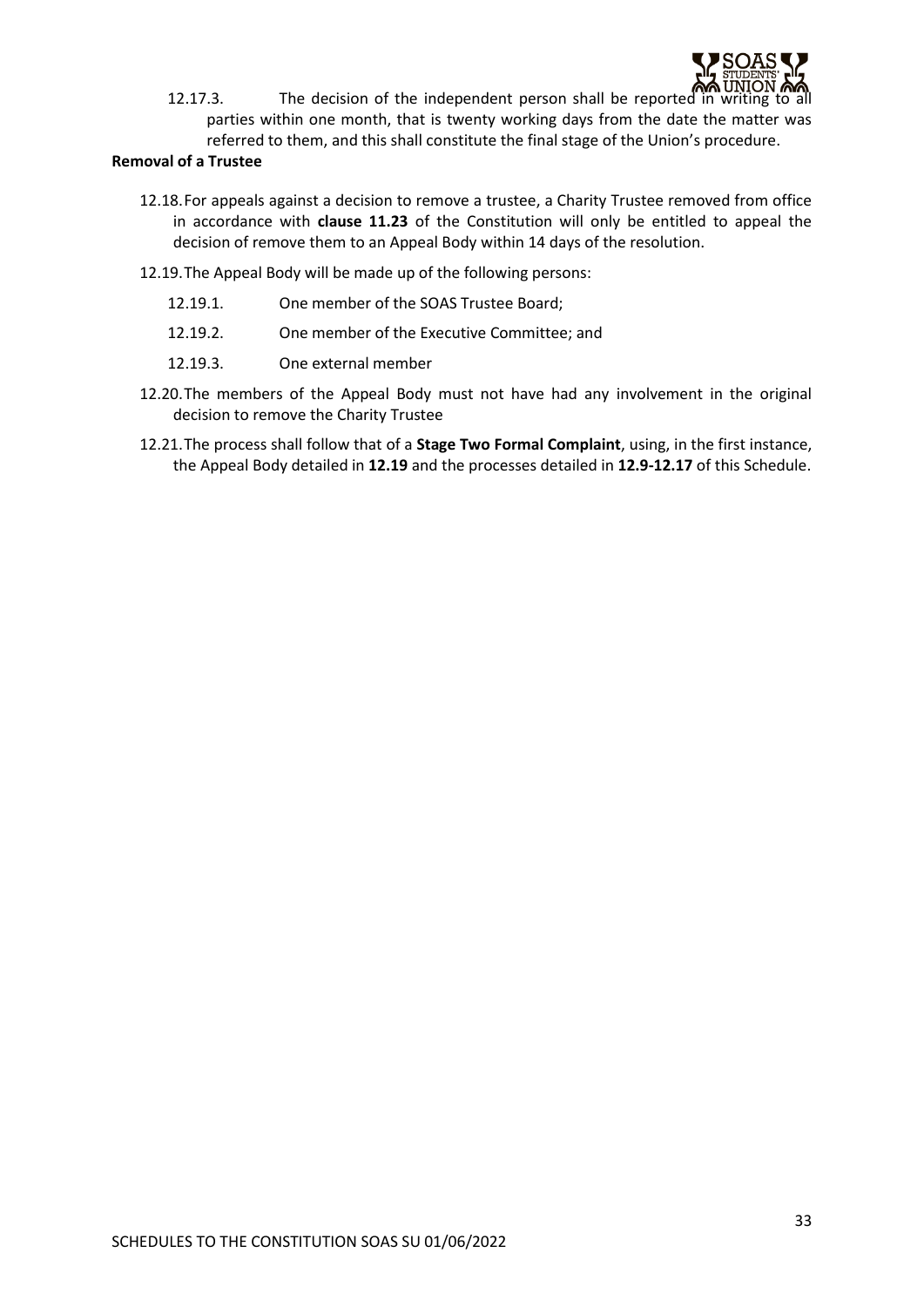

# <span id="page-34-0"></span>**13.**Disciplinary Procedure

- 13.1. This procedure shall be used if the Union, having conducted an investigation under 13.6 of this Schedule and established a *prima facie* case, considers that disciplinary action should be brought against a member as an individual or in his/her capacity as an officer of an organisation within the Union (such as a club or society). This shall include any disciplinary investigation arising from the Union election procedure, and any disciplinary investigation invoking equal opportunities and freedom of speech and the Union's Equality and Diversity Policy.
- 13.2. The formal stages of the Union's Disciplinary Procedure should normally be concluded within three months of the occurrence of the alleged misconduct. Additional time is permitted for the appeal procedure (see below).
- 13.3. The following shall constitute misconduct (this list is illustrative but not exhaustive):
	- (a) physically or verbally abusive behaviour
	- (b) drunkenness or illegal drug abuse
	- (c) conduct which could constitute a criminal offence on Union premises or on other premises while on Union business
	- (d) fraud, dishonesty or deceit in relation to the Union and/or its staff or in connection with the holding of office
	- (e) breach of the Union's Equality and Diversity Policy
	- (f) breach of the School's statement on Freedom of Expression as incorporated in this Constitution
	- (g) disruption of or improper interference with the Union's activities
	- (h) damage to the Union's premises or property
	- (i) action likely to cause injury or impair safety of the individual or others on Union premises
	- (j) conduct which could bring the Union into disrepute.
- 13.4. In cases of urgency or danger, a member of the Union Executive Committee or a member of the Union's staff, including licensees of the Union's bar, shall be empowered to act immediately and reasonably to restore order and safety for other members of the Union. This could involve ejection from the Union (for example, from the bar or common room or other areas or meetings of the Union). If this occurs, paragraph 13.5 below may be immediately invoked by a Sabbatical Officer.
- 13.5. A Sabbatical Officer may temporarily suspend the membership of a member or a Part-time Officer from office or temporarily remove the recognition of a Union club or society, pending a hearing.
- 13.6. A Sabbatical Officer (who shall be a different Sabbatical Officer from the postholder involved at 13.4 and 13.5 above) shall be deemed 'the Investigating Officer' for this stage of the procedure. The Investigating Officer shall investigate the matter and gather information. If a *prima facie* case of alleged misconduct is established, the Investigating Officer shall within five working days of the alleged act of misconduct or temporary suspension call upon the Deputy Chair of the Board of Trustees to convene and chair a panel to investigate further the alleged misconduct. The Deputy Chair of the Board of Trustees shall select two other members of the panel (with due regard for diversity in the panel's membership), one of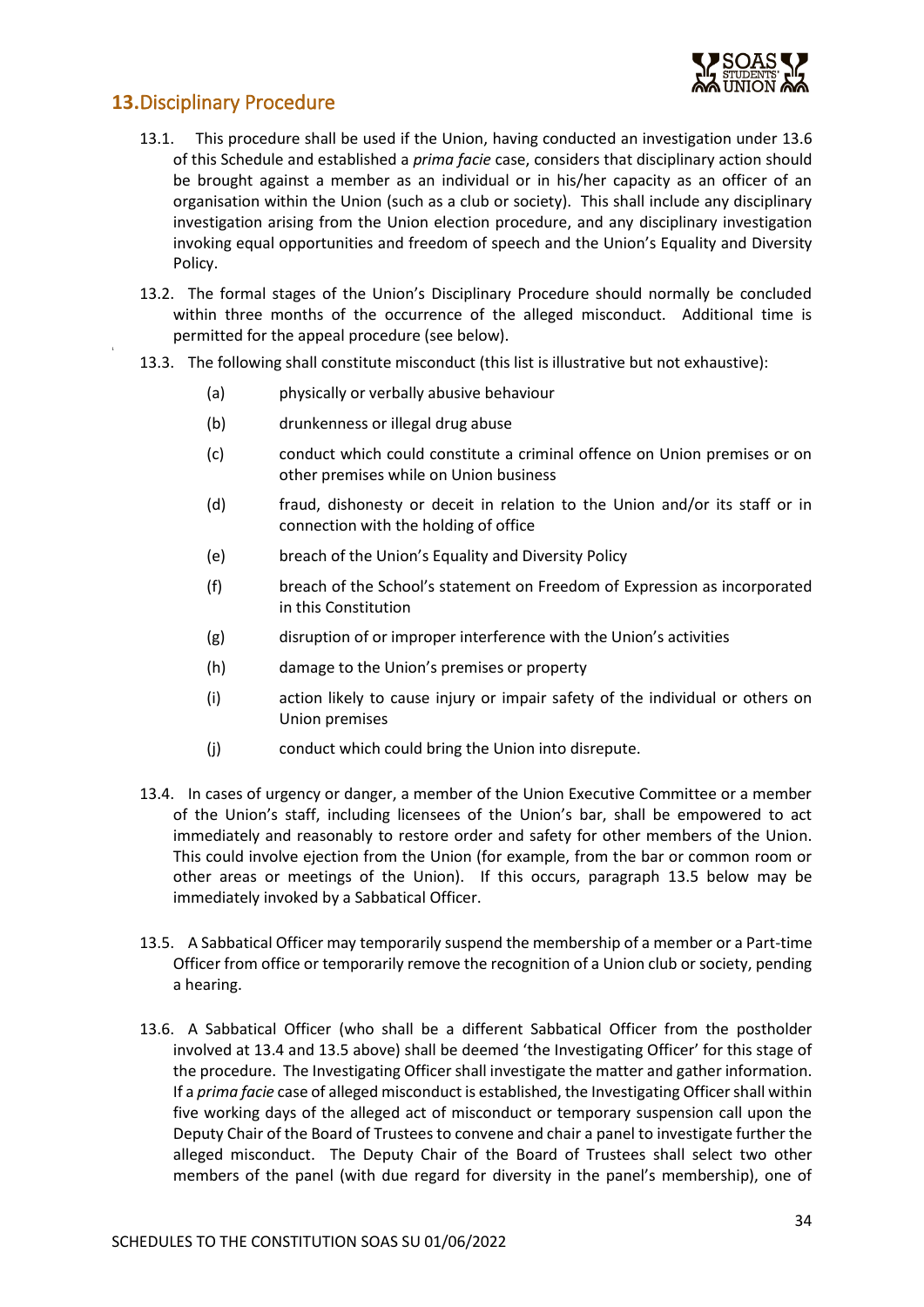

whom shall be a Sabbatical Officer of another college or university. If the Deputy Chair of the Board of Trustees is not available or deemed not appropriate, given the matter in hand, by the Union Executive Committee, the latter shall designate a replacement Chair for this panel.

- 13.7. The Chair of the panel shall inform in writing the individual member or officers (including officers or a club or society) about the alleged misconduct and disciplinary procedure to take place. The formal hearing shall take place within fifteen working days of the Chair being asked to convene a panel. If necessary, more time shall be granted with the written agreement of all parties involved. The individual member or officer(s) shall receive the case against him/her or against the particular club or society, as appropriate, set out in advance in writing five days before a hearing, shall have the opportunity to answer the allegations in writing in advance and/or orally at the panel meeting, and can choose to be accompanied by a friend, in support but who should not usually speak unless invited to do so by the Chair. Both sides may call witnesses if they wish. The Chair may seek expert advice where necessary. If the alleged misconduct is deemed proven, the panel shall impose such penalties as they think fit. The penalties may include one or more of the following (although this list is illustrative and not exhaustive):
	- (a) temporary or permanent removal from office, including sabbatical office
	- (b) temporary or permanent removal of membership of the Union
	- (c) temporary or permanent removal of the Union's recognition of a club or society
	- (d) payment for damage done to property and/or restitution for any loss incurred
	- (e) the proffering of an apology to another person(s)
	- (f) warnings against repeated misconduct of whatever kind.
- 13.8. The panel shall aim to reach a unanimous decision but in the case of disagreement amongst the members of the panel a two to one majority shall decide. This shall be noted in the report of the meeting which shall be written up and made available to all parties concerned, and copied to relevant Union and School officers and staff, within five working days of the end of this procedure.
- 13.9. Should the accused member fail to attend the hearing, without reasonable excuse, the hearing shall proceed at the discretion of the Chair.
- 13.10. The panel shall endeavour to complete its proceedings within twenty working days of the Chair being asked to convene the panel to hear the case of the alleged misconduct. More time may be granted with the agreement of all parties involved.

#### *Appeal procedure*

- 13.11. Once these procedures have been exhausted, the member or officer(s) may appeal to the Governing Body through the office of the Clerk to the Governing Body, if the appellant considers that s/he has cause for appeal. Any appeal must be made in writing within fifteen working days of the Union panel's notification of its decision. The appeal shall be addressed confidentially to the Clerk to the Governing Body. The appeal should detail the procedures followed to date, enclosing the necessary papers, and must give the precise grounds for appeal.
- 13.12. The Governing Body shall appoint annually an 'independent person' (as required by the Education Act 1994) to investigate appeals. The independent person shall take all reasonable steps to resolve the dispute, examining all written documentation as appropriate and consulting parties as necessary. The independent person has discretion, within the law and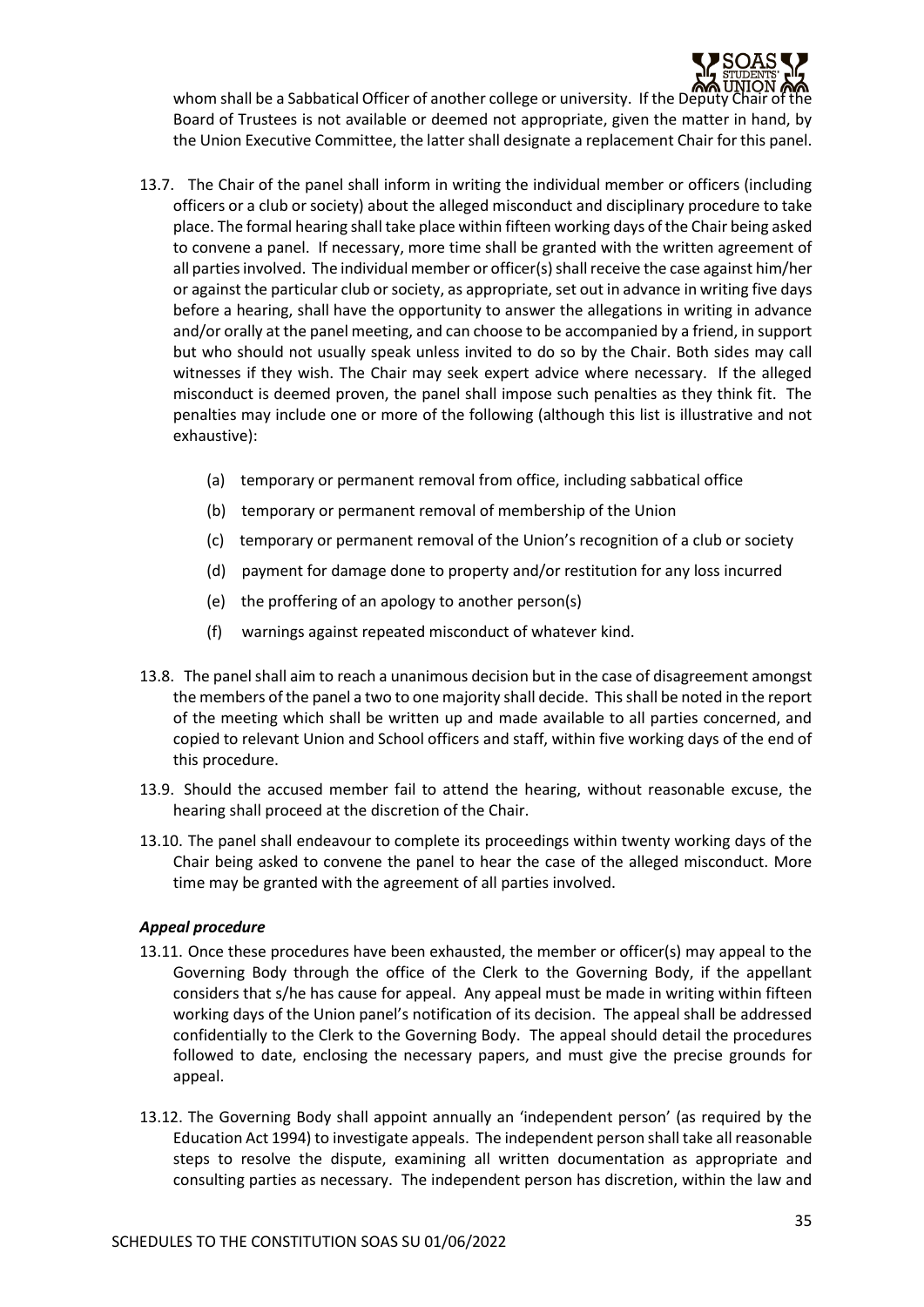

the rules of natural justice, to conduct the procedure as s/he thinks fit. The decision of the independent person shall be reported in writing to all parties within one month, that is twenty working days from the date the matter was referred to him/her, and this shall constitute the final stage of the Union's procedure.